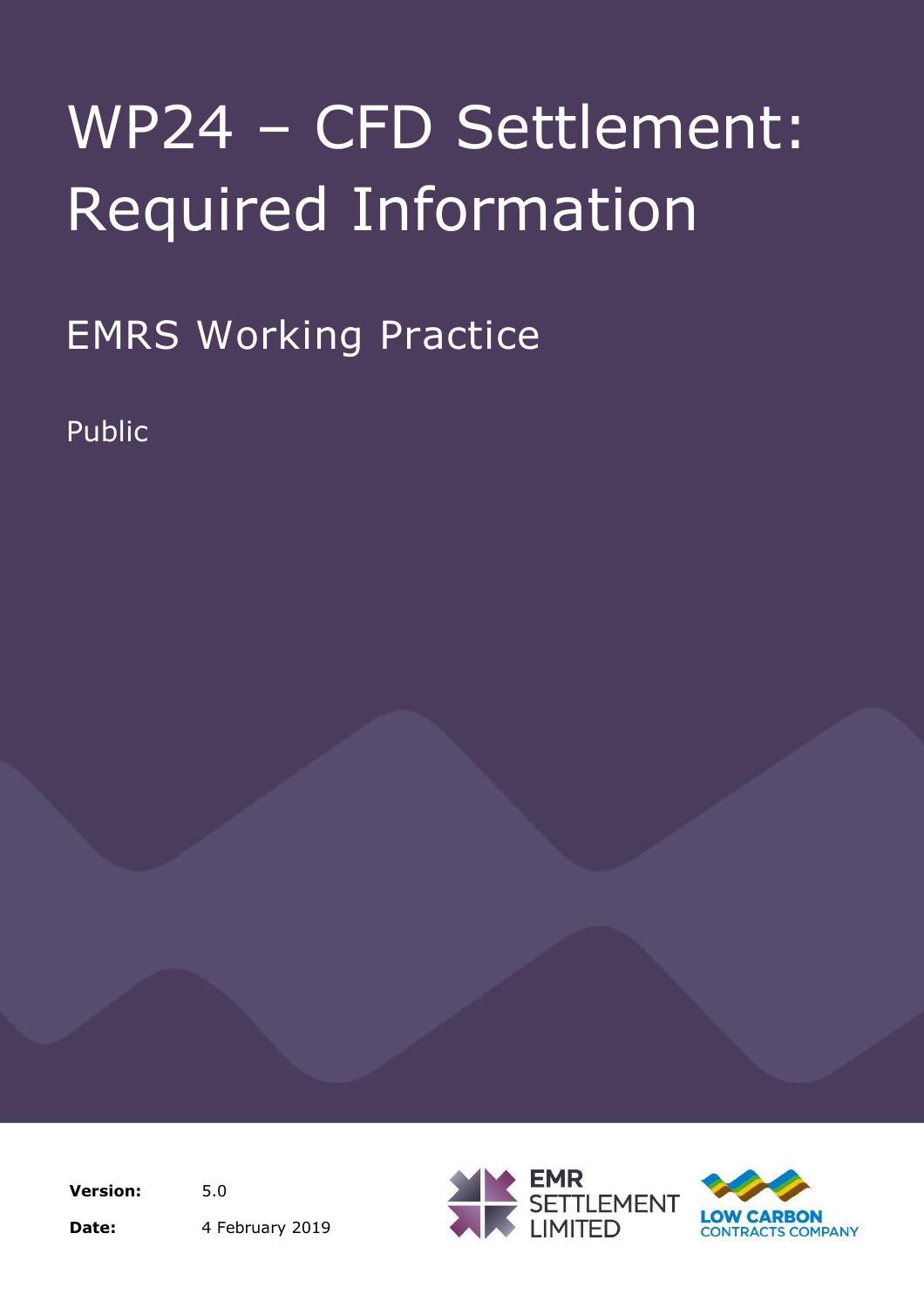# **Table of Contents**

|               | <b>Change Amendment Record</b>                       | 3              |
|---------------|------------------------------------------------------|----------------|
|               | 1. Introduction                                      | $\overline{4}$ |
| 1.1           | Scope and Purpose                                    | $\overline{4}$ |
| $1.2^{\circ}$ | <b>Main Users and Responsibilities</b>               | $\overline{4}$ |
|               | 2. Associated Documents                              | $\overline{4}$ |
|               | 3. Background                                        | 5              |
|               | 4. Settlement Required Information                   | 8              |
|               | 5. EMR Settlement Portal                             | 10             |
|               | 6. Interface and Timetable Information               | 11             |
| 6.1           | CFD Generator Registration and EMR Party ID          | 11             |
| 6.2           | <b>Contract Details</b>                              | 15             |
| 6.3           | <b>Additional BMU</b>                                | 16             |
| 6.4           | <b>Aggregation Rule</b>                              | 18             |
| 6.5           | <b>Written Confirmation</b>                          | 19             |
| 6.6           | CFD Generator Change of Ownership                    | 21             |
|               | 7. Contact Information                               | 24             |
|               | 8. Acronyms and Definitions                          | 24             |
|               | 9. Appendices                                        | 25             |
| 9.1           | Appendix 1 - CFD Generator Registration Form Details | 25             |
| 9.2           | Appendix 2 - Written Confirmation Template           | 26             |
| 9.3           | Appendix 3                                           | 27             |
| 9.4           | Appendix 4                                           | 28             |
| 9.5           | Appendix 5 - EMR Party ID                            | 29             |
| 9.6           | Appendix 6 - Written Confirmation Request Template   | 30             |
| 9.7           | Appendix 7 - Generator Responsibilities              | 31             |

#### © Low Carbon Contracts Company 2019

Disclaimer: Please note that whilst this document has been prepared with due care by EMR Settlement Limited on behalf of the Low Carbon Contract Company, EMR Settlement Limited and Low Carbon Contract Company do not make any representation, warranty or undertaking, express or implied, in relation to the completeness and or accuracy of information contained in this document, and accordingly neither EMR Settlement Limited or Low Carbon Contract Company shall be liable for any damages resulting from the use of this information or action taken in reliance on it.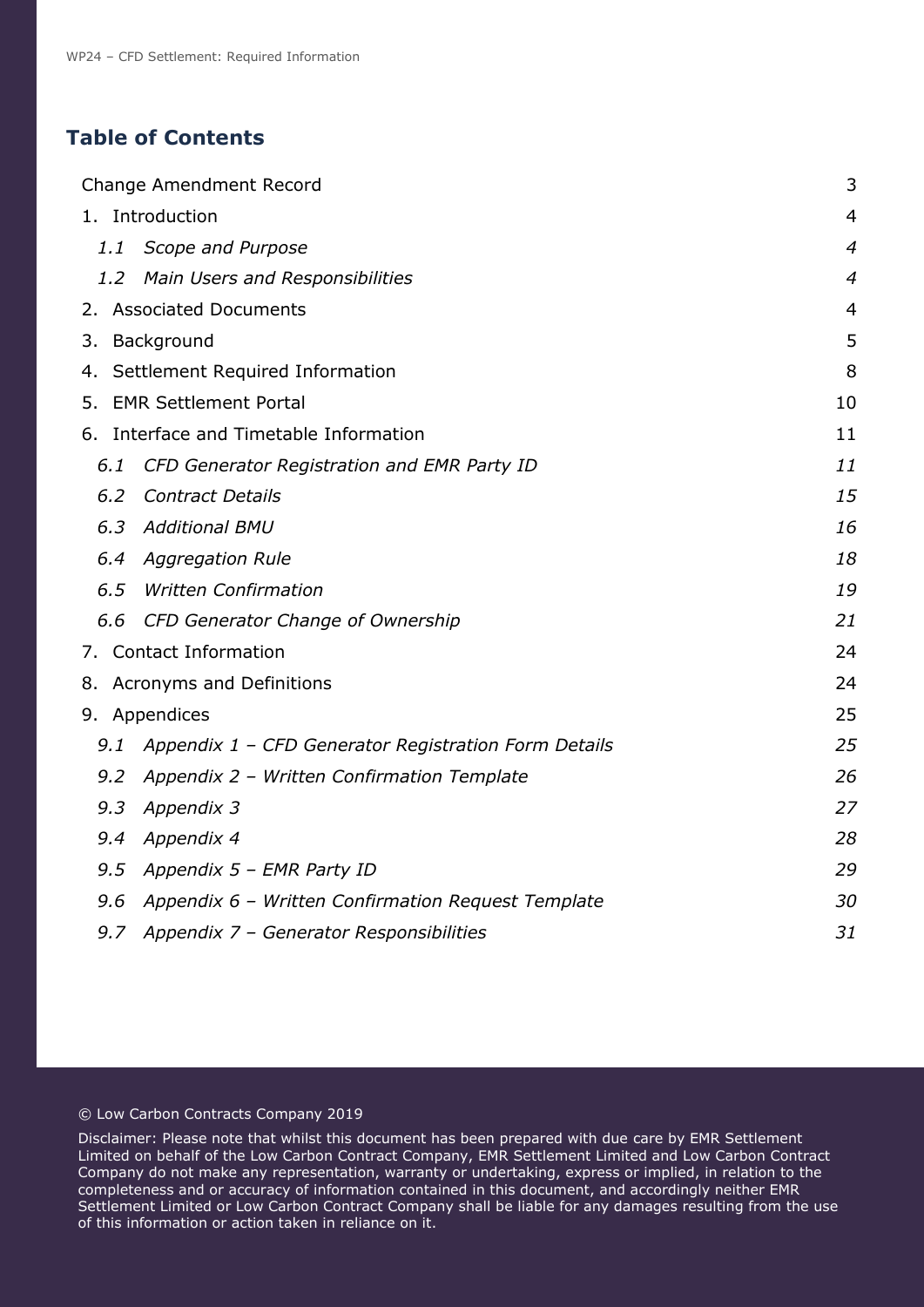# <span id="page-2-0"></span>**Change Amendment Record**

| <b>Version</b> | <b>Date</b>     | <b>Description</b>                                                                                     |
|----------------|-----------------|--------------------------------------------------------------------------------------------------------|
| 1.0            | 20 October 2015 | Go-Live Version                                                                                        |
|                |                 | Added reference about the EMRS Portal                                                                  |
| 2.0            | 20 April 2017   | Removed references to N005                                                                             |
|                |                 | Updated timings for 3.2.1 and 3.3.2 and removed the<br>provision for LCCC to provide GSP Group details |
| 3.0            | 16 May 2018     | Transfer to new template and format and reference<br>review                                            |
| 4.0            | 18 June 2018    | Updated to illustrate G21 and housekeeping                                                             |
| 5.0            | 4 February 2019 | Setting up SFTP Server and Sending Apportioned<br>Metering Interface Test File                         |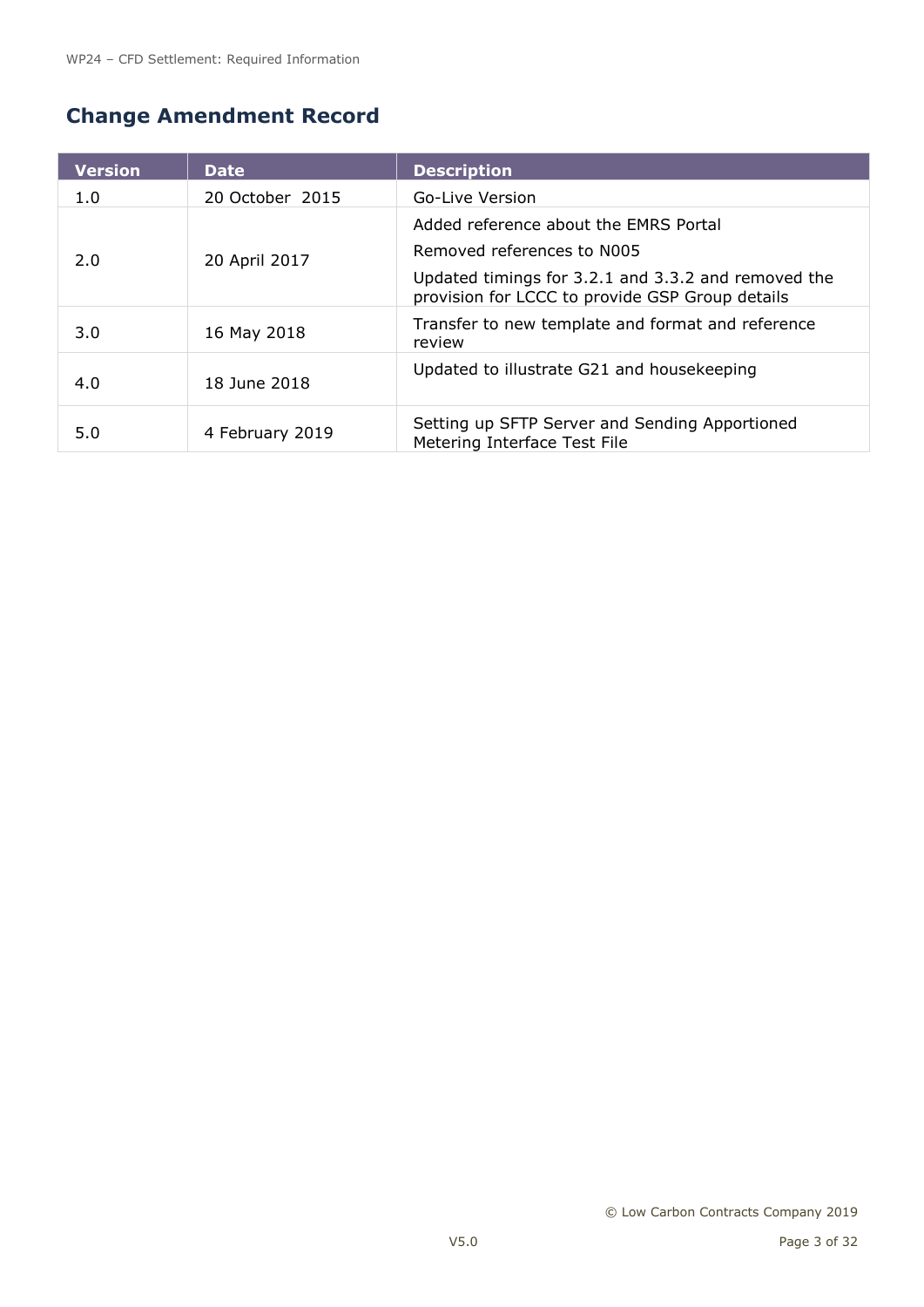# <span id="page-3-0"></span>**1. Introduction**

The Contract for Difference (CFD) Generator has to provide Low Carbon Contracts Company (LCCC), written confirmation from the CFD Settlement Services Provider (CFD SSP) that it has received and that the CFD Generator has in place suitable systems and processes to ensure the continued provision of the CFD Settlement Required Information. This has to be completed prior to the CFD Generator Start Date.

This confirmation is sent to the CFD Counterparty and as it is an Operational Conditions Precedent it must be accompanied by a Directors' Certificate certifying that the information is true, complete and accurate in all material respects and is not misleading.

The LCCC has been designated by the Secretary of State as the CFD Counterparty Body and is responsible for acting as the Counterparty to CFDs and managing the scheme. LCCC have outsourced the CFD SSP role to EMR Settlement Ltd (EMRS).

#### **1.1 Scope and Purpose**

This Working Practice defines the key interfaces, interdependencies and timetable for the CFD Generator to receive written confirmation from EMRS.

#### **1.2 Main Users and Responsibilities**

*Table 1: Main Users and Responsibilities*

| <b>Name</b>                                      | <b>Responsibilities</b>                                                                                                                                                                                                                                                                                                                                                    |
|--------------------------------------------------|----------------------------------------------------------------------------------------------------------------------------------------------------------------------------------------------------------------------------------------------------------------------------------------------------------------------------------------------------------------------------|
| <b>CFD</b><br>Generator                          | To submit company details for settlement, agree EMR Party ID, submit a line<br>diagram to EMRS for aggregation rule creation. Request written confirmation<br>Settlement Required Information has been received. Send written confirmation to<br>LCCC.                                                                                                                     |
| <b>EMR</b><br>Settlement<br>Ltd (EMRS)           | To send CFD Generator Registration form to CFD Generator, determine EMR Party<br>ID, validate CFD Generator Registration form information, and create Aggregation<br>Rule, process written confirmation request, issue written confirmation.<br>Setup/amend the CFD Generator Master File. They will verify that the Settlement<br>Required Information has been received. |
| Low Carbon<br>Contracts<br>Company<br>Ltd (LCCC) | To receive OCP "written confirmation from EMRS that the Generators has provided<br>it with the CfD Settlement Required Information, and that the Generator has in<br>place the systems and processes which are necessary for the continued provision<br>of that information                                                                                                |

# <span id="page-3-1"></span>**2. Associated Documents**

This working practice should be read in conjunction with the following documents:

- <span id="page-3-2"></span>• CFD Standard Terms and Conditions<sup>1</sup> and all subsequent amendments
- $\bullet$  $\bullet$  CFD Agreement<sup>1</sup> and all subsequent amendments

<sup>1</sup> <https://www.gov.uk/government/publications/contracts-for-difference-standard-terms-and-conditions>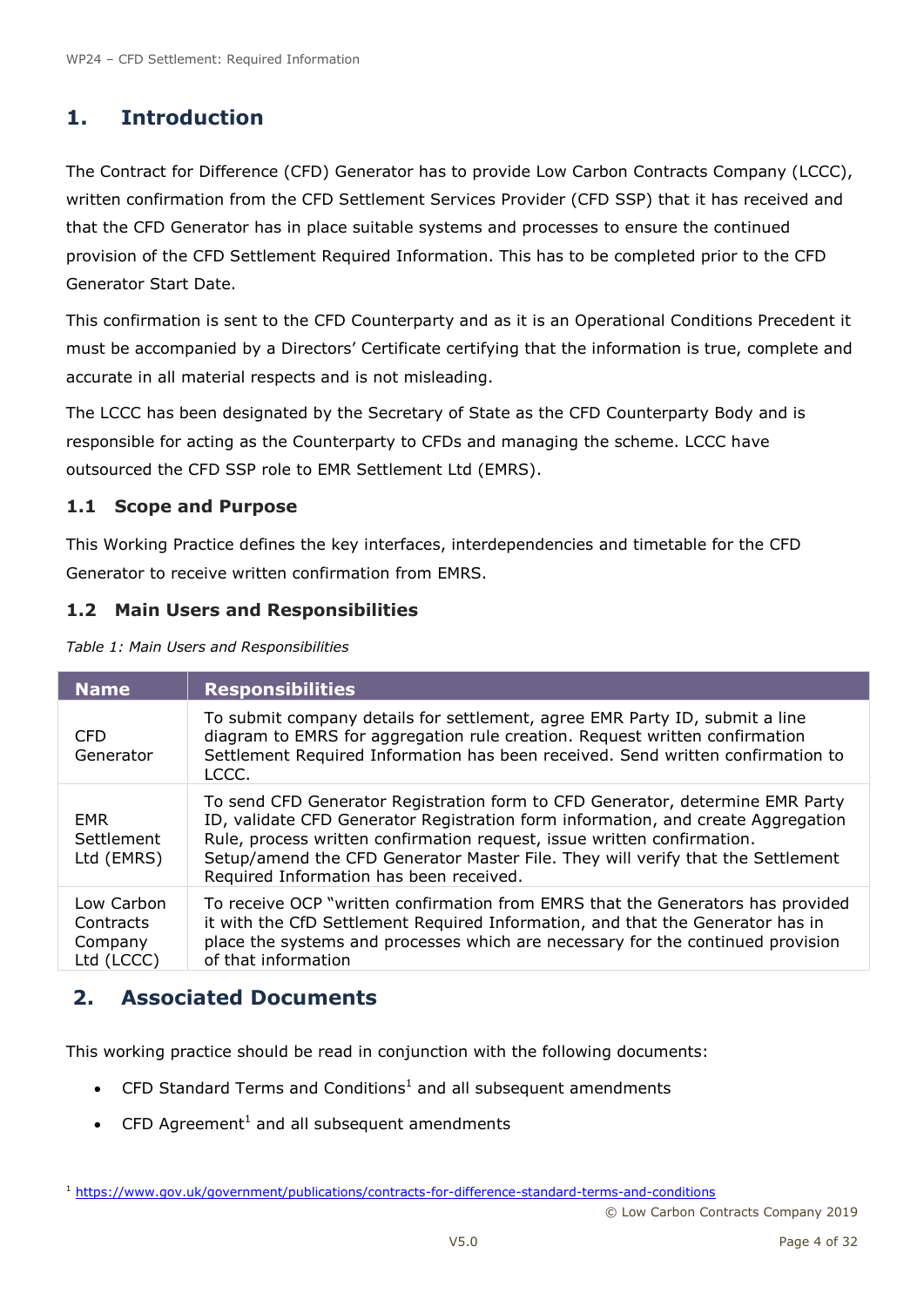- Private Network CFD Agreement<sup>[1](#page-3-2)</sup> and all subsequent amendments
- BSCP15 BM Unit Registration<sup>2</sup>
- <span id="page-4-1"></span>EMRS Working Practice WP31- Amending EMR Party Details<sup>3</sup>
- EMRS Working Practice WP25 EMR Aggregation Rules<sup>[3](#page-4-1)</sup>
- EMRS Working Practice WP[3](#page-4-1)3 CFD Electrical Schematic Obligation (Metering)<sup>3</sup>
- EMRS Working Practice WP195 Capacity Market and CFD Metered Data[3](#page-4-1)
- <span id="page-4-3"></span>EMRS Guidance G21 – Operational Conditions Precedent<sup>4</sup>

# <span id="page-4-0"></span>**3. Background**

The purpose of the written confirmation is to provide evidence to the LCCC that EMRS has all the information it requires to be able to carry out CFD Settlement Activities. This is an Operational Further Conditions Precedent and is required to be met prior to the CFD Generator Start Date.

This Working Practice covers the high level process that the CFD Generator must follow to ensure EMRS is able to provide the written confirmation.



<span id="page-4-2"></span>*Figure 1: Settlement Required Information High Level Process*

The process maps in [Figure 2,](#page-5-0) [Figure 3](#page-6-0) and [Figure 4](#page-7-1) illustrate the four stages of the end to end process in [Figure 1.](#page-4-2)

This includes:

- a) CFD Generator Registration (Section 6.1);
- b) Determining EMR Party ID (Section 6.1);
- c) Receiving CFD contract details (Section 6.2);
- d) Creating Additional BMU for an Embedded Generator (Section 6.3);
- e) CFD Generator Aggregation Rules (Section 6.4);
- f) Request for written confirmation (Section 6.5 );
- g) Updating contract details (Section6.6); and
- h) CFD Generator change of ownership (Section 6.7).

<sup>&</sup>lt;sup>2</sup> <https://www.elexon.co.uk/bsc-related-documents/related-documents/bscps/>

<sup>3</sup> <https://emrsettlement.co.uk/publications/working-practices/>

<sup>4</sup> <https://www.emrsettlement.co.uk/publications/guidance/>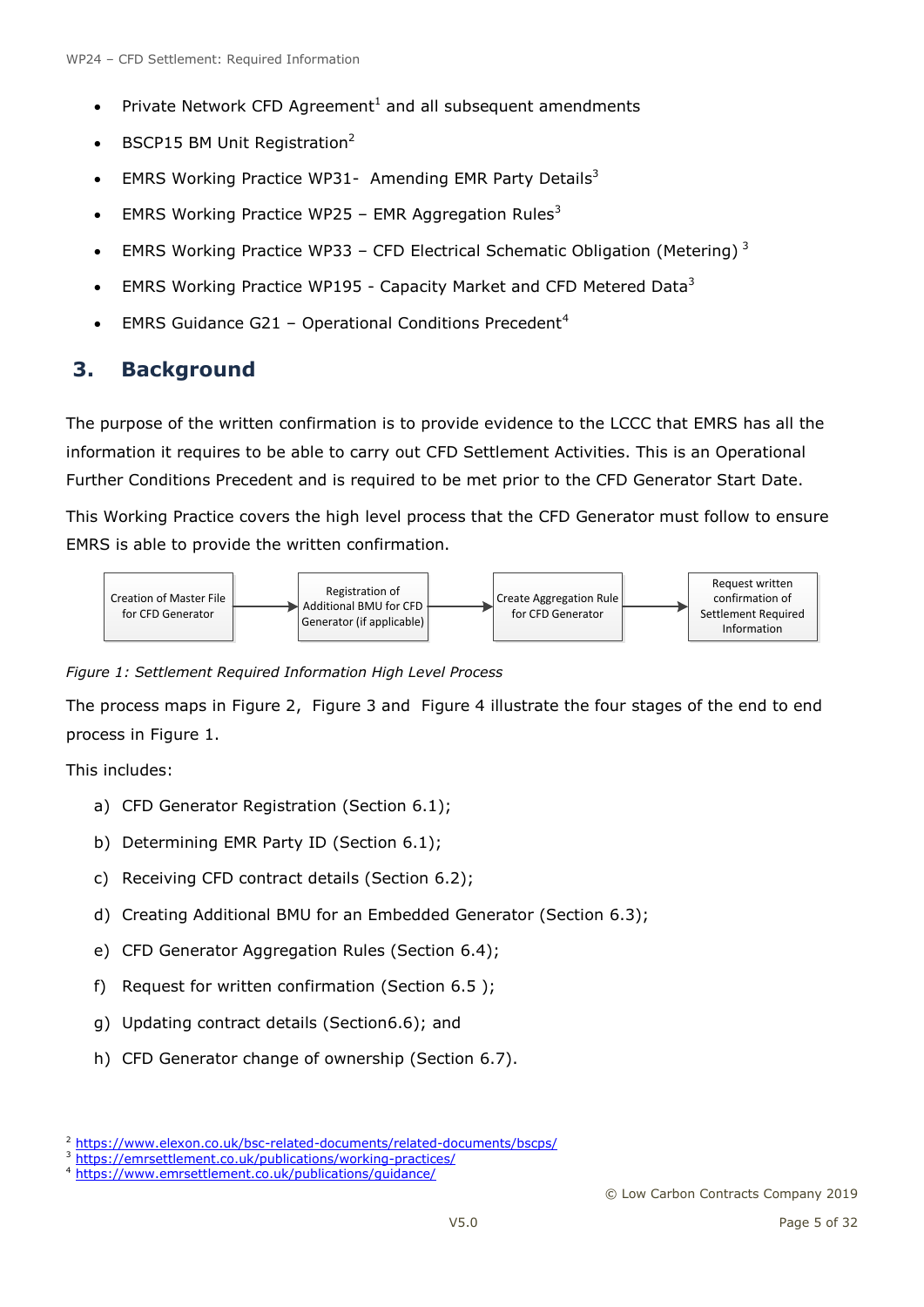As well as covering the end to end process, this Working Practice covers the detailed process for all items above, except (d), which is covered in BSCP15 (3.18) and (e), which is covered in WP25 – EMR Aggregation Rules<sup>5</sup>. Any amendments<sup>6</sup> to item (a) are covered in WP31 - Amending EMR Party Details<sup>[4](#page-4-3)</sup>. Item (b) cannot be changed once set.



<span id="page-5-0"></span>*Figure 2: Creation of or Update to CFD Generator Master File*

<sup>5</sup> <https://emrsettlement.co.uk/publications/working-practices/>

<sup>&</sup>lt;sup>6</sup> Some items that are in the Generator Registration Form are managed by the LCCC and cannot be changed by EMRS or the generator using this process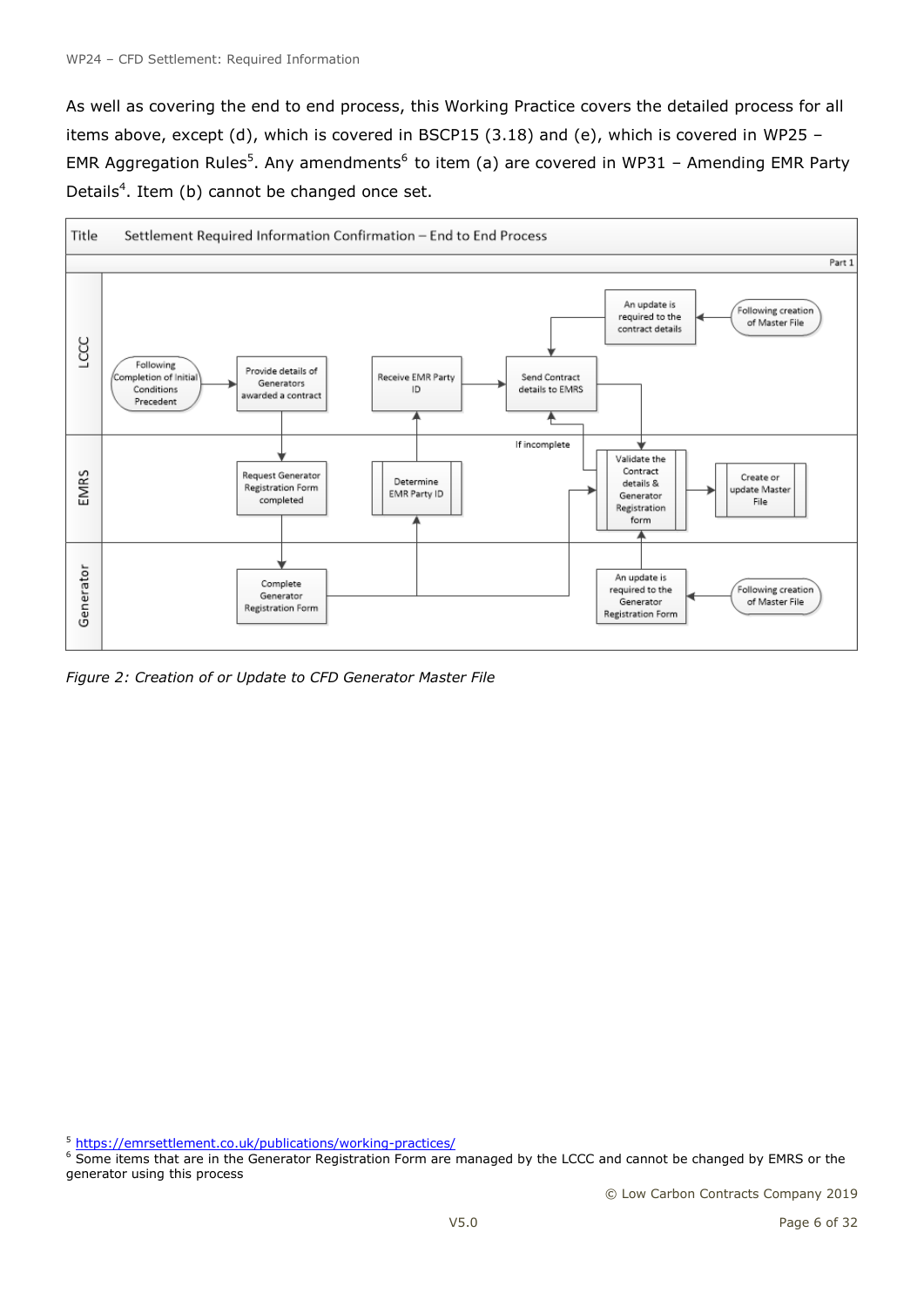

<span id="page-6-0"></span>*Figure 3: Additional BMU Registration and Aggregation Rule Process*

The Additional BMU Registration process can run in parallel with the Aggregation Rule process. As part of the Aggregation Rule Process (WP25)<sup>7</sup> EMRS will create the EMR Settlement Aggregation Rule.

<sup>7</sup> <https://emrsettlement.co.uk/publications/working-practices/>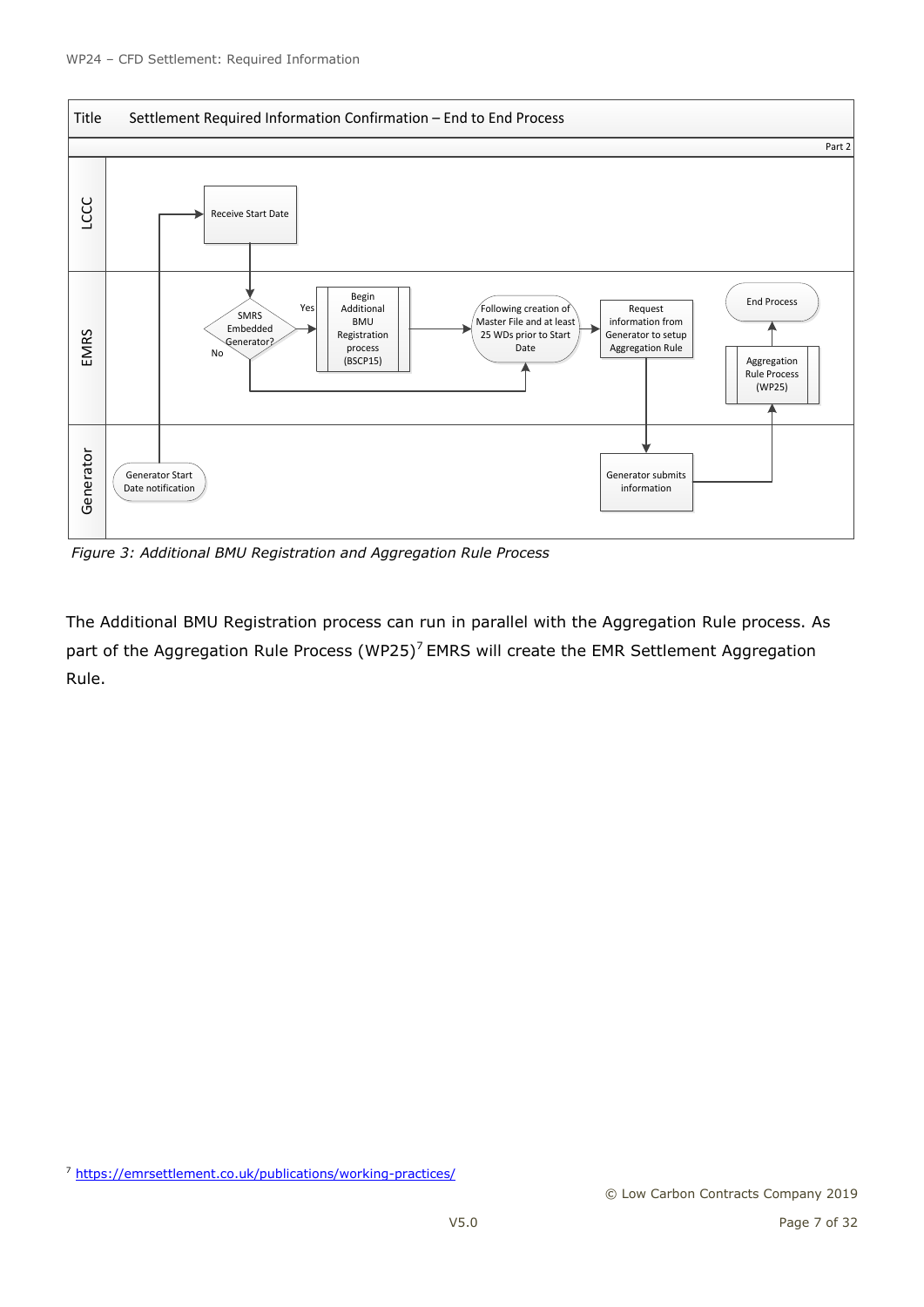

<span id="page-7-1"></span>*Figure 4: Written Confirmation Process*

The CFD Generator will request written confirmation using the template in  $\Delta p$  and  $\Delta p$ . The request must come from an authorised contact.

# <span id="page-7-0"></span>**4. Settlement Required Information**

The Settlement Required Information is what EMRS needs to be able to perform the settlement activity; including collecting metered data, the calculation, invoicing, recalculation and settlement of payments to be made based on the CFD contract details. Information is needed from both the CFD Generator and the LCCC to be able to achieve this.

A summary of the CFD Generators responsibilities in this process is in [Appendix 7](#page-30-0) - Generator [Responsibilities.](#page-30-0)

The CFD Generator will submit the required details to EMRS; details listed in Appendix  $1$  – CFD Generator [Registration Form Details.](#page-24-1) These details are initially collected via a CFD Generator Registration form that will be issued to new CFD Generators. An example CFD Generator Registration Form is available from EMRS on request.

From the information provided by the CFD Generator EMRS will determine that the EMR Party ID is valid for that CFD Generator or create an EMR Party ID. This will be verified with the Balancing and Settlement Code Company (BSCCo). If the CFD Generator has a BSC Party ID this will be used as their EMR Party ID. The process to confirm / create the EMR Party ID is in [Appendix 5](#page-28-0) – EMR Party [ID.](#page-28-0)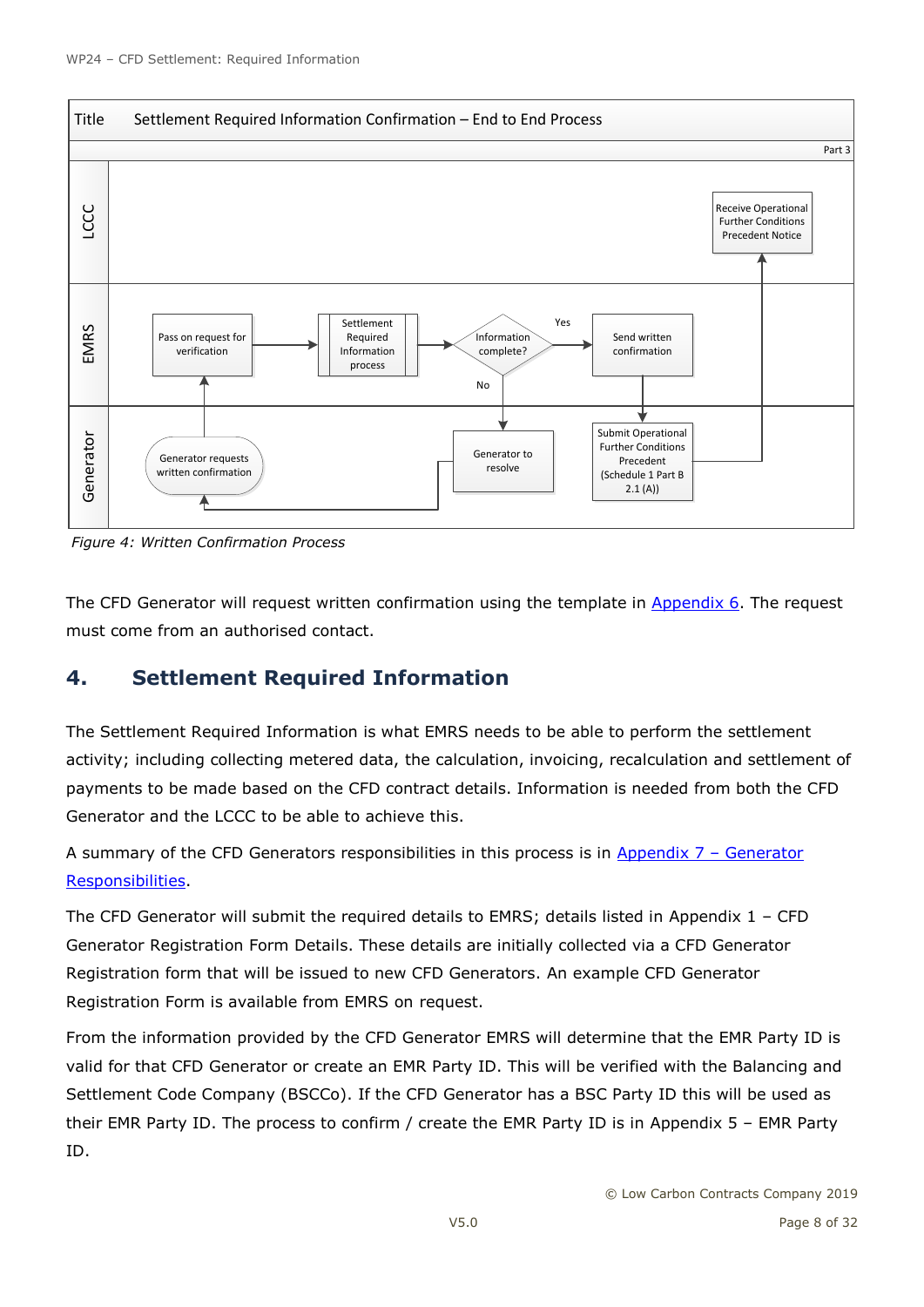LCCC will provide the CFD contract details to EMRS.

CFD Generators who are Embedded (connected to a Distribution System), with its Metering Systems registered in the Supplier Meter Registration Service require Additional BMUs (A.BMU) to be registered to provide its Metered Volume to EMRS. Any applicable CFD Generator is responsible for providing a Start Date to the LCCC at the latest three months before that Start Date. This is to allow enough time for the Additional BMU registration process to be completed (BSCP15 3.18 $^8$ ).

To be able to create the Aggregation Rule for the CFD Generator an Electrical Schematic Diagram (as per (Schedule 1 Part B 2.1 (D)) has to be submitted to the LCCC. This document will be reviewed by the Metering Assurance service provider (Metering Agent) and this will be the basis for the Aggregation Rule (see EMRS Guidance G21 - Operational Conditions Precedent<sup>9</sup>). This will be submitted to EMRS to create the Settlement Aggregation Rule in EMR. If the Electrical Schematic Diagram has been subsequently amended the aggregation rule will be updated through EMRS Working Practice WP33 Electrical Schematic Obligation<sup>10</sup>.

In addition to the details provided via the CFD Contract Details and the CFD Generator Registration Form details passed to EMRS from LCCC, EMRS must also be receiving Metered Volumes to be able to perform the settlement activity. A check will be made to ensure that the EMR Settlement System is receiving Metered Volumes from the CFD Generator.

This content of this document only covers the process that ensures Metered Volumes are being received; refer to the WP195 - Capacity Market and CFD Metered Data<sup>11</sup> for more information on the submission of metered data.

If EMRS is satisfied it has all the necessary information required to carry out the settlement activity it will provide written confirmation; an example of the template can be found in [Appendix 2](#page-25-0) – [Written Confirmation Template.](#page-25-0) Only the letter is required to be sent to LCCC. The table is for information only.

Where EMRS is not satisfied it has all the necessary information required to carry out the settlement activity it will provide written confirmation of this failure; an example of the template can be found in Appendix 2 – [Written Confirmation Template.](#page-25-0)

EMRS also has to be satisfied that the CFD Generator has in place the systems and processes which are necessary for the continued provision of the CFD Settlement Required Information. For any CFD Generator that is setup as a BMU or A.BMU once metered data has been received the BSC processes will ensure continued provision of metered data. For a CFD Generator operating on a Private Network the CFD Generator will have to have demonstrated they can submit a Comma Separated Values (CSV) file, as per WP195, with metered data to EMRS).

<sup>8</sup> [htps://www.elexon.co.uk/bsc-related-documents/related-documents/bscps/](https://www.elexon.co.uk/bsc-related-documents/related-documents/bscps/)

<sup>9</sup> <https://www.emrsettlement.co.uk/publications/guidance/>

<sup>10</sup> <https://emrsettlement.co.uk/publications/working-practices/>

<sup>11</sup> <https://www.elexon.co.uk/bsc-related-documents/related-doc>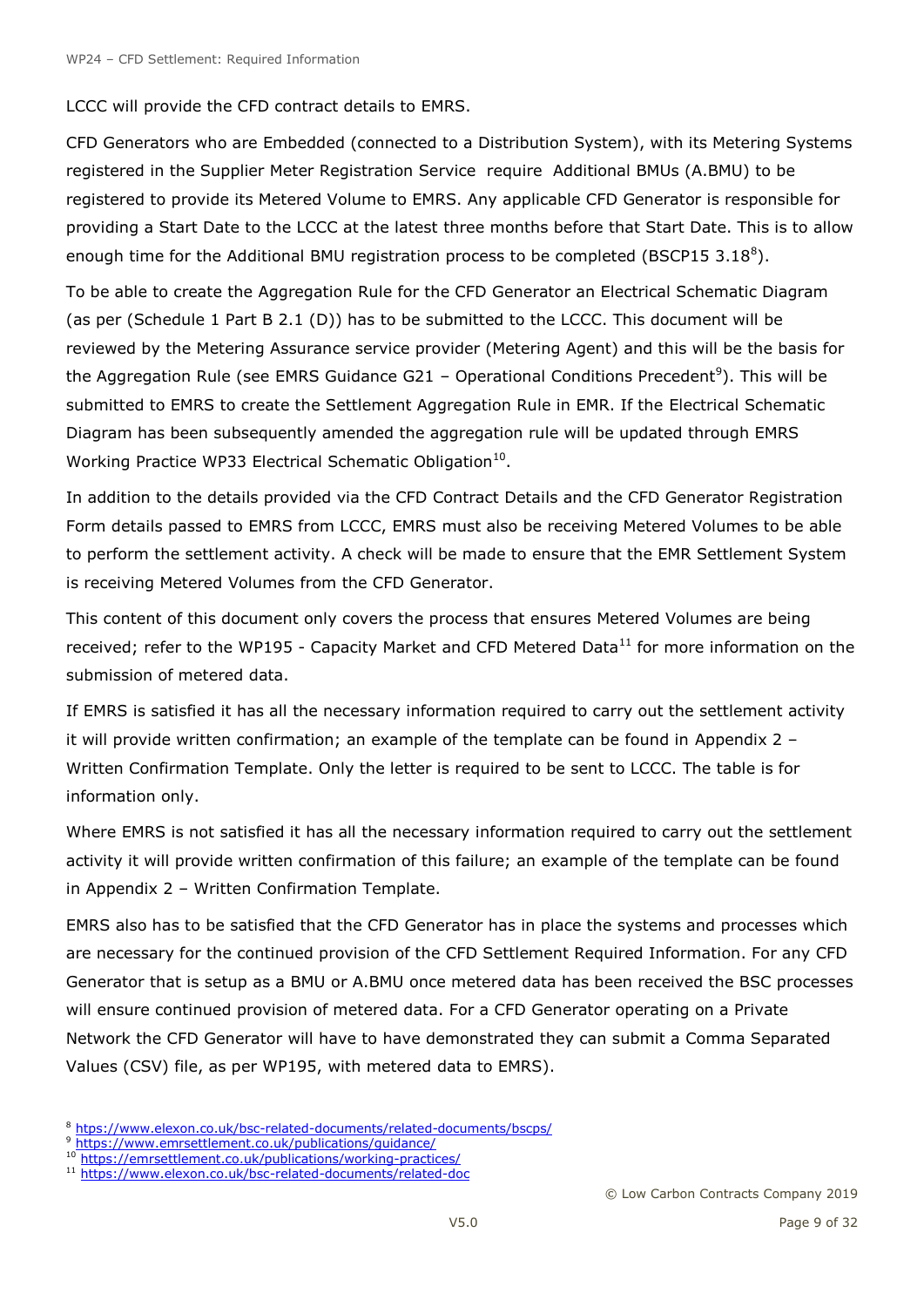# <span id="page-9-0"></span>**5. EMR Settlement Portal**

The EMR Settlement Portal provides a safe and secure environment for EMR Parties to easily view, download, save and print their settlement files. Once EMRS has received and processed a CFD Generator's registration form the following contacts will be granted access to the EMR Settlement Portal:

- Finance authority
- Primary authority
- Finance contacts
- Operating authority

Please note that when access to the portal is granted it is based on when a user is registered as an authorised contact with EMRS, they may therefore have access to the portal before there are settlement files available for their organisation

It is the responsibility of the CFD Generator to inform EMRS when an Authorised Contact leaves their organisation so that their access as a registered user can be revoked. Without notification (via an amendment form), existing registered users of the portal will still be able to access the portal even if they have left their organisation.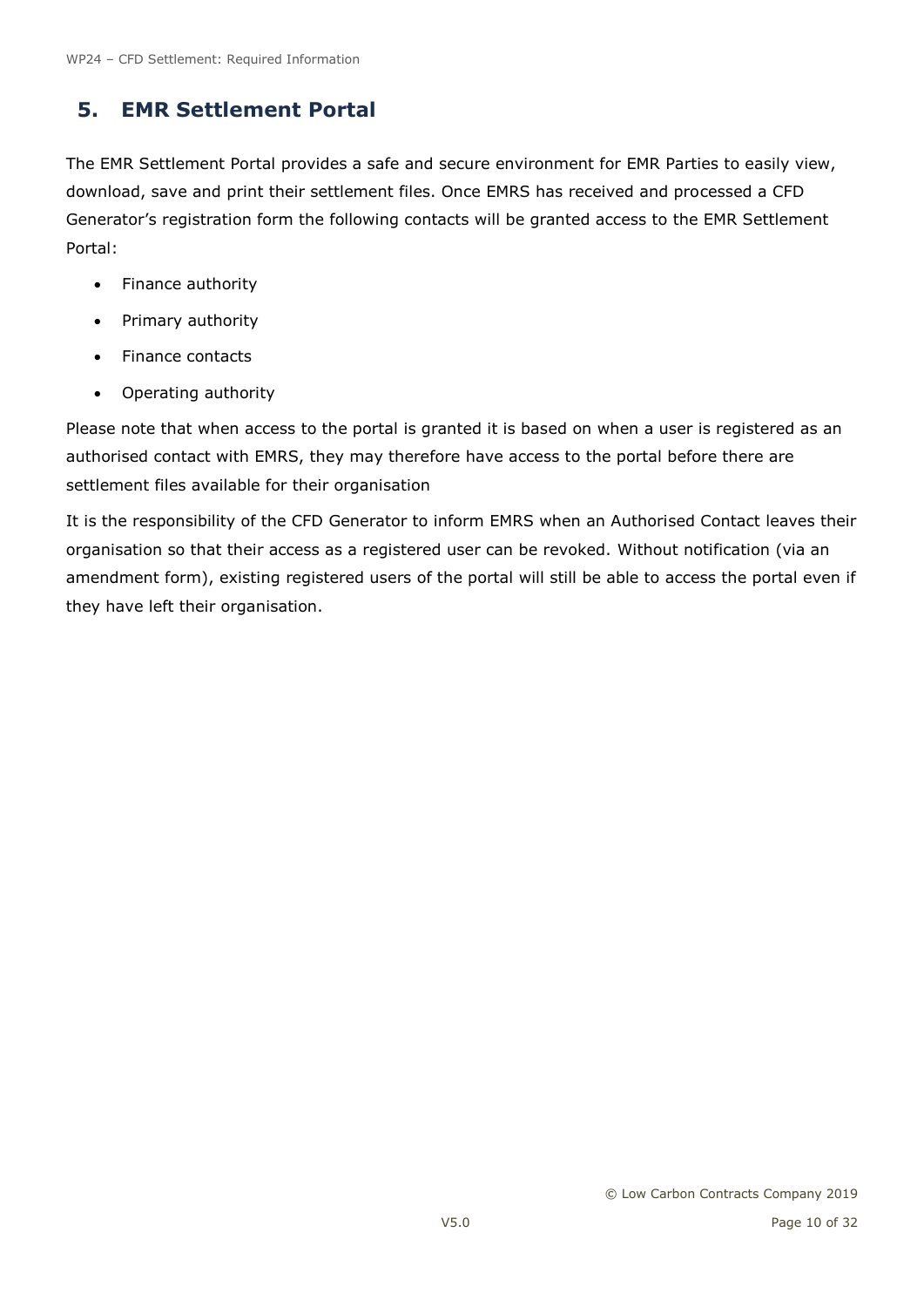## **6. Interface and Timetable Information**

#### **6.1 CFD Generator Registration and EMR Party ID**

When a CFD Generator has been awarded a contract they need to register with EMRS. They also require an EMR Party ID which will be their BSC Party ID if they are a BSC Party already or an EMR Party ID will be agreed with them. This process describes the initial registration process; the process for any subsequent amendments is in WP31 – Amending EMR Party Details (Only amendments that can be made by the CFD Generator and not those details managed by the LCCC).

All requests to EMRS should be emailed to [contact@emrsettlement.co.uk.](mailto:contact@emrsettlement.co.uk)

<span id="page-10-0"></span>

| <b>Ref</b> | <b>Condition</b>       | When                                                                                                        | <b>Action</b>                                                | <b>From</b> | <b>To</b>   | <b>Input Information</b><br><b>Required</b>                                                                                                                                                                                                                         | <b>Method</b>        |
|------------|------------------------|-------------------------------------------------------------------------------------------------------------|--------------------------------------------------------------|-------------|-------------|---------------------------------------------------------------------------------------------------------------------------------------------------------------------------------------------------------------------------------------------------------------------|----------------------|
| 6.1.1      | Schedule 1<br>Part (A) | Following the<br>Initial<br>Conditions<br>Precedent in<br>the<br>Agreement<br>being met and<br>within 10 WD | Provide details of CFD Generators<br>awarded a CFD Contract. | <b>LCCC</b> | <b>EMRS</b> | The details $^{12}$ will include<br>the<br><b>CFD Generator Unique</b><br>Identifier;<br>Company Name;<br>Company Registration<br>Number;<br>Contract Signature Date;<br>Contact Name <sup>13</sup> ;<br>Contact Email <sup>14</sup> ; and<br>Contact Phone Number. | Secure<br>Email $15$ |

<sup>12</sup> Details managed by the LCCC cannot be changed

<sup>13</sup> Notification contact

<sup>14</sup> Notification contact email address

<sup>15</sup> Using EGRESS Encryption Software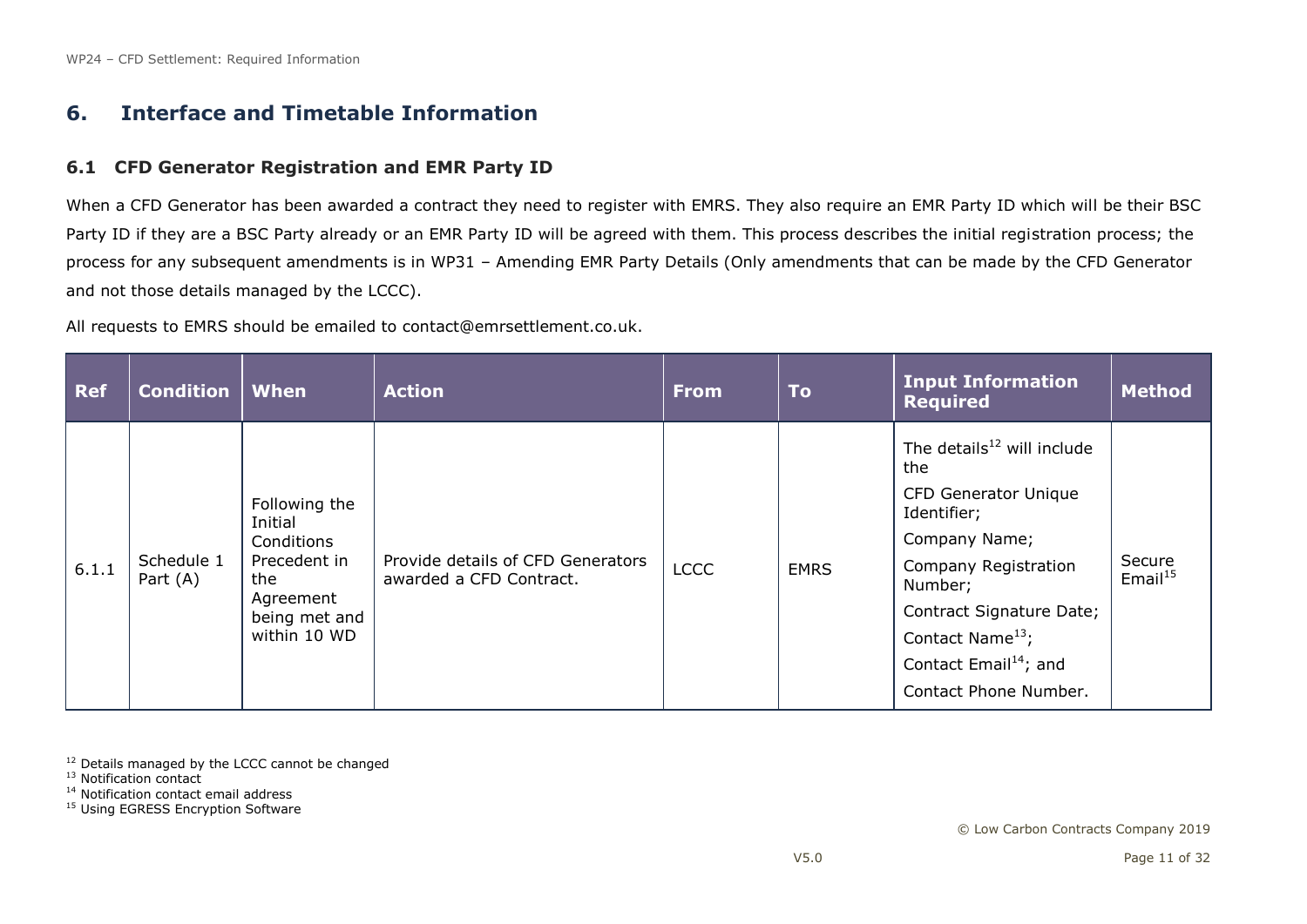| <b>Ref</b> | <b>Condition</b> | <b>When</b>                                                                                                                                                                                                | <b>Action</b>                                          | <b>From</b>             | <b>To</b>               | <b>Input Information</b><br><b>Required</b>                                                                                                  | <b>Method</b>   |
|------------|------------------|------------------------------------------------------------------------------------------------------------------------------------------------------------------------------------------------------------|--------------------------------------------------------|-------------------------|-------------------------|----------------------------------------------------------------------------------------------------------------------------------------------|-----------------|
| 6.1.2      |                  | Following<br>receipt of<br>complete<br>details in<br>$6.1.1$ and at<br>least 6<br>months prior<br>to start date<br>of Target<br>Commissionin<br>g Window or<br>Start Date,<br>whichever is<br>earlier      | Issue CFD Generator Registration<br>Form <sup>16</sup> | <b>EMRS</b>             | <b>CFD</b><br>Generator | <b>CFD Generator</b><br>Registration Form<br>(required items in<br>Appendix 1 - CFD<br><b>Generator Registration</b><br>Form Details)        | Email           |
| 6.1.3      |                  | Following<br>$6.1.2$ and<br>within 15 WD<br>for initial<br>required<br>details and<br>full details 4<br>months prior<br>to Target<br>Commissionin<br>g Window or<br>Start Date,<br>whichever is<br>earlier | Return completed CFD Generator<br>Registration Form    | <b>CFD</b><br>Generator | <b>EMRS</b>             | <b>CFD Generator</b><br><b>Registration Form</b><br>(required items in<br>Appendix 1 - CFD<br><b>Generator Registration</b><br>Form Details) | Email /<br>Post |

<sup>16</sup> Available on request by emailing **contact@emrsettlement.co.uk.**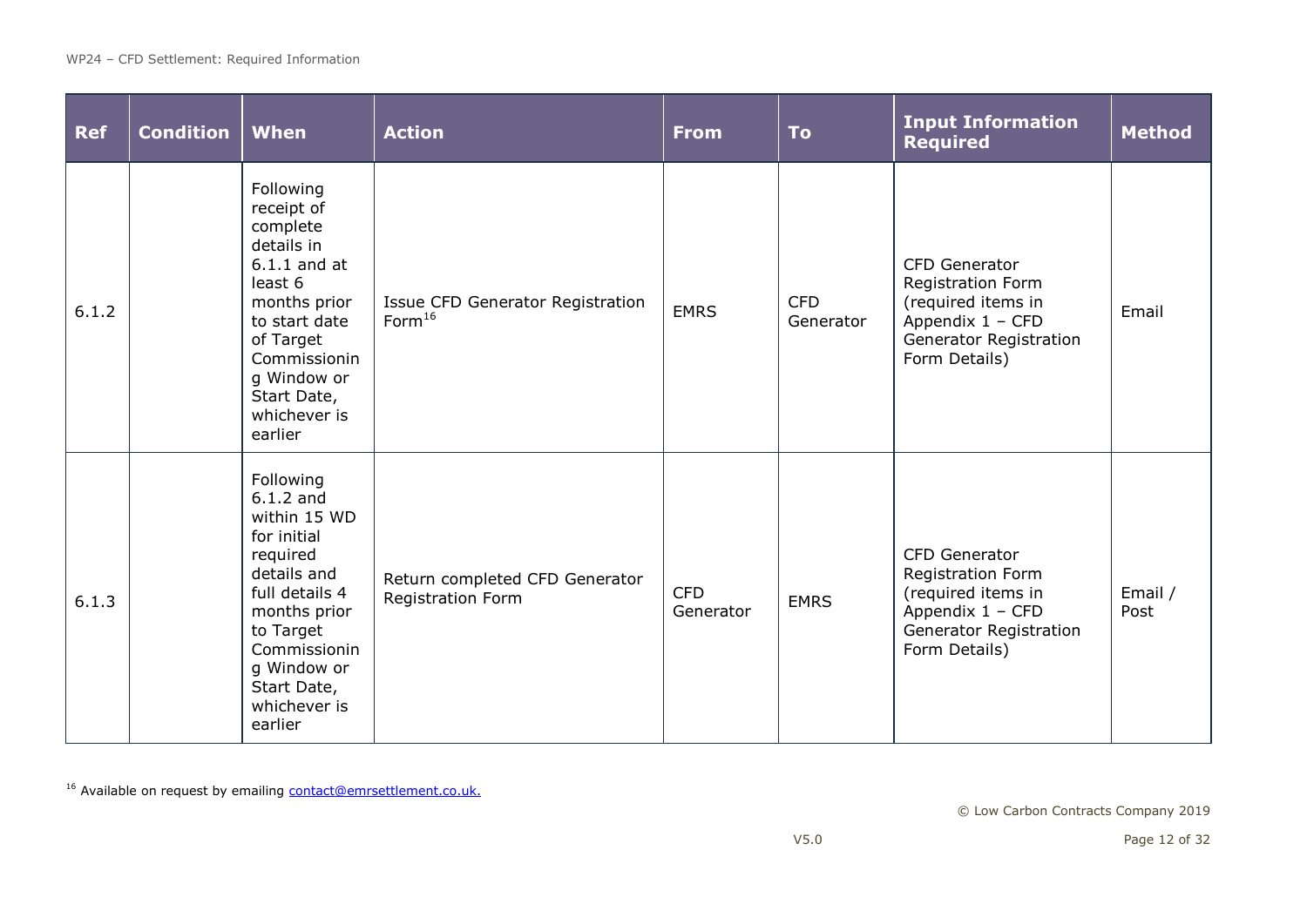| <b>Ref</b> | <b>Condition</b> | When                                                                                | <b>Action</b>                                                                                                                                              | <b>From</b>                                                          | <b>To</b>                                                     | <b>Input Information</b><br><b>Required</b>           | <b>Method</b>       |
|------------|------------------|-------------------------------------------------------------------------------------|------------------------------------------------------------------------------------------------------------------------------------------------------------|----------------------------------------------------------------------|---------------------------------------------------------------|-------------------------------------------------------|---------------------|
| 6.1.4      |                  | Following<br>receipt of CFD<br>Generator<br>Registration<br>Form and<br>within 1 WD | Acknowledge receipt of CFD<br>Generator Registration Form                                                                                                  | <b>EMRS</b>                                                          | <b>CFD</b><br>Generator                                       |                                                       | Email               |
| 6.1.5      |                  | Following<br>receipt of CFD<br>Generator<br>Registration<br>Form and<br>within 5 WD | Validate all required initial items<br>are completed<br>Request confirmation of bank<br>details                                                            | <b>EMRS</b>                                                          | <b>CFD</b><br>Generator                                       |                                                       | Email               |
| 6.1.6      |                  | Following<br>receipt of<br>form in $6.1.3$                                          | Validate the EMR Party ID in<br>completed CFD Generator<br>Registration Form or create<br>unique EMR Party ID and confirm<br>EMR Party ID to CFD Generator | <b>All Parties</b><br>(EMRS /<br><b>CFD</b><br>Generator /<br>BSCCo) | All Parties<br>(EMRS /<br><b>CFD</b><br>Generator /<br>BSCCo) | CFD ID and CFD<br><b>Generator Company</b><br>Details | 6.1.6               |
| 6.1.7      |                  | Following<br>$6.1.6$ and<br>within 5 WD                                             | Create master data file for each<br>CFD ID.                                                                                                                | <b>EMRS</b>                                                          |                                                               |                                                       | Internal<br>Process |
| 6.1.8      |                  | Following<br>$6.1.7$ and<br>within 1 WD                                             | Provide EMR Identifiers                                                                                                                                    | <b>EMRS</b>                                                          | <b>LCCC</b>                                                   | CFD ID and associated<br>EMR ID                       | Secure<br>Email     |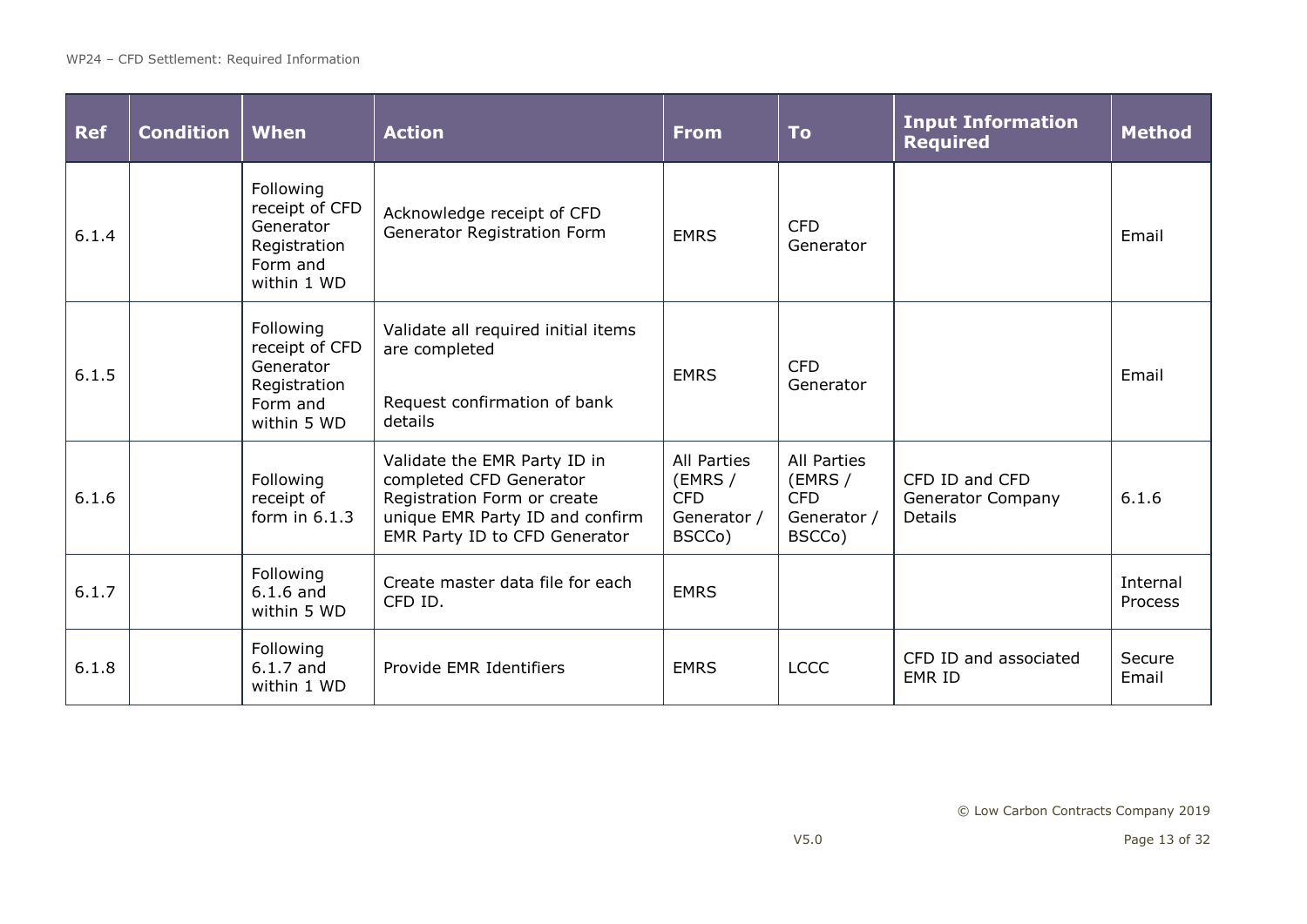| <b>Ref</b> | <b>Condition</b>   | When                                                                                                                                      | <b>Action</b> | <b>From</b> | <b>To</b>               | <b>Input Information</b><br><b>Required</b> | <b>Method</b> |
|------------|--------------------|-------------------------------------------------------------------------------------------------------------------------------------------|---------------|-------------|-------------------------|---------------------------------------------|---------------|
| 6.1.9      | Following<br>6.1.8 | Registration<br>email for the<br><b>EMR</b><br>Settlement<br>Portal sent to<br>authorised<br>contacts.<br><b>END OF</b><br><b>PROCESS</b> |               | <b>EMRS</b> | <b>CFD</b><br>Generator | As submitted in 6.1.3                       | Email         |

© Low Carbon Contracts Company 2019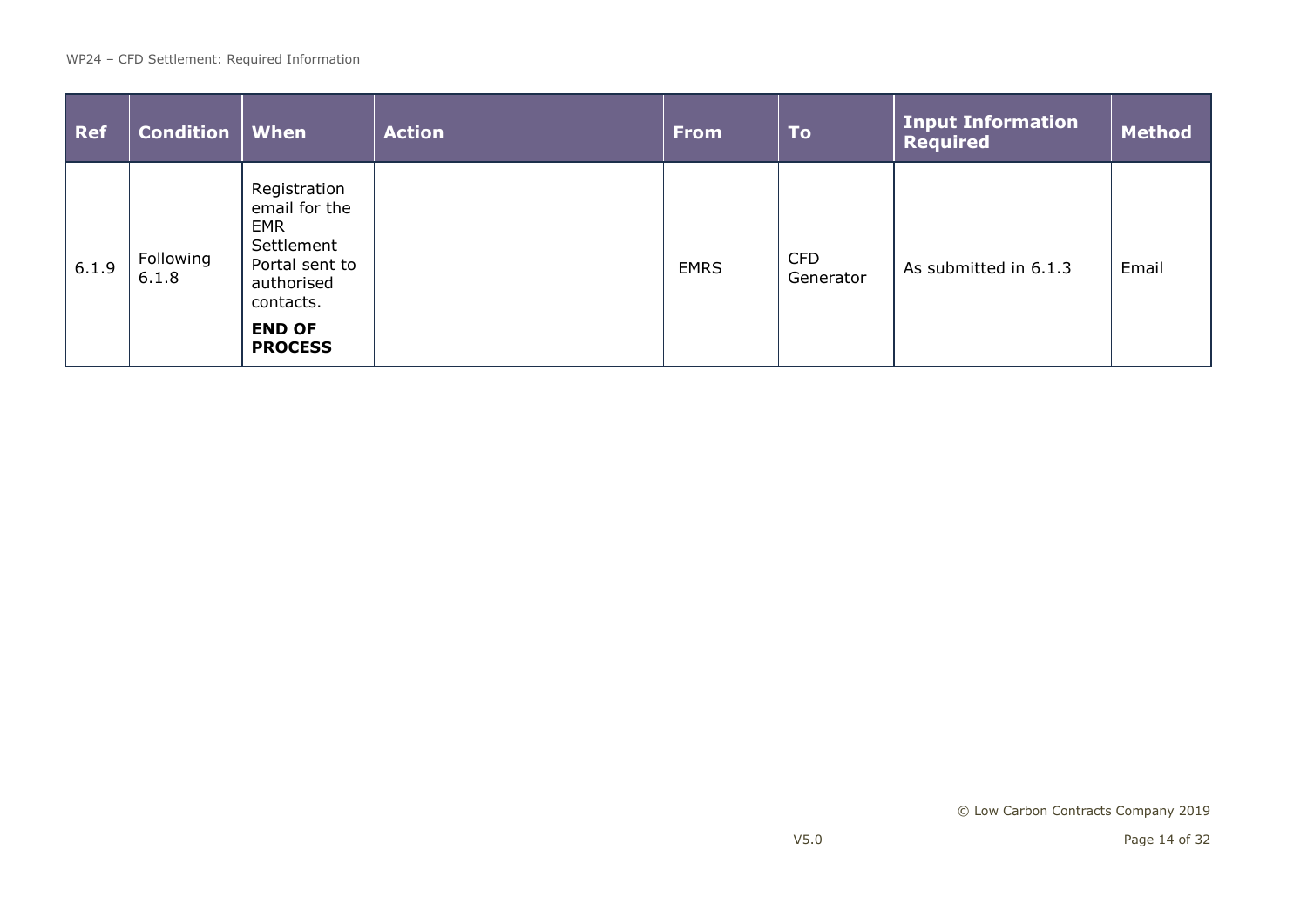## **6.2 Contract Details**

Once EMRS has submitted the EMR Party ID to LCCC they can provide contract details to EMRS.

| <b>Ref</b> | <b>Condition</b> | When                                                                                                                                                                   | <b>Action</b>                                                                                                                                | <b>From</b> | <b>To</b>   | <b>Input Information</b><br><b>Required</b> | <b>Method</b>        |
|------------|------------------|------------------------------------------------------------------------------------------------------------------------------------------------------------------------|----------------------------------------------------------------------------------------------------------------------------------------------|-------------|-------------|---------------------------------------------|----------------------|
| 6.2.1      |                  | Within 10 WD of receipt<br>of EMR ID in 6.1.8 and at<br>least 3 months prior to<br>start date of Target<br>Commissioning Window<br>or Start Date, whichever<br>earlier | Provide CFD contract details<br>required to perform the<br>Settlement Activity.                                                              | <b>LCCC</b> | <b>EMRS</b> |                                             | <b>SFTP</b>          |
| 6.2.2      |                  | Following 6.2.1 and<br>within 1 WD                                                                                                                                     | Acknowledge and validate the<br>Contract Details provided<br>Report missing mandatory<br>(CFD ID, EMR Party ID,<br>Change or New) data items | <b>EMRS</b> | <b>LCCC</b> |                                             | Secure<br>Email $17$ |
| 6.2.3      |                  | Following 6.2.2 and<br>where mandatory items<br>not provided and within<br>10 WD                                                                                       | Provide missing mandatory<br>items                                                                                                           | <b>LCCC</b> | <b>EMRS</b> |                                             | <b>SFTP</b>          |
| 6.2.4      |                  | Following 6.2.3 and<br>within 1 WD                                                                                                                                     | Acknowledge and validate the<br>complete Contract Information                                                                                | <b>EMRS</b> | <b>LCCC</b> |                                             | Secure<br>Email $18$ |

18 Using EGRESS Encryption Software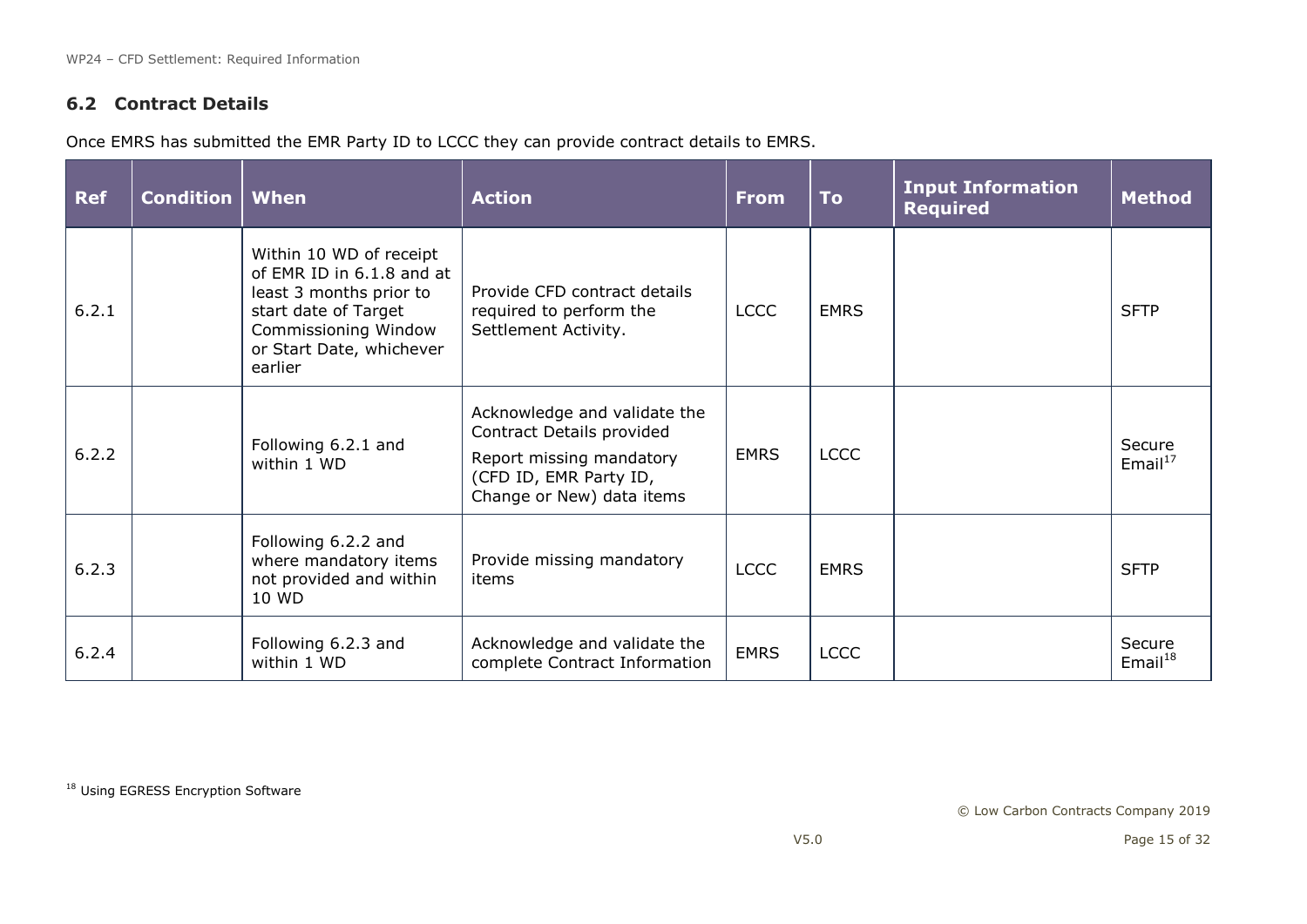| <b>Ref</b> | <b>Condition   When</b> |                                    | <b>Action</b>                                                 | <b>From</b> | <b>To</b> | Input Information<br><b>Required</b> | <b>Method</b>       |
|------------|-------------------------|------------------------------------|---------------------------------------------------------------|-------------|-----------|--------------------------------------|---------------------|
| 6.2.5      |                         | Following 6.2.4 and<br>within 2 WD | Update master data file for<br>relevant CFD ID. <sup>19</sup> | <b>EMRS</b> |           | CFD Contract Details.                | Internal<br>Process |

#### **6.3 Additional BMU**

CFD Generators who are Embedded (connected to a Distribution System), with its Metering Systems registered in the Supplier Meter Registration Service require Additional BMUs (A.BMU) to be registered to provide its metered volumes to EMR Settlement, and should follow this process.

All requests to EMRS should be emailed to [contact@emrsettlement.co.uk.](mailto:contact@emrsettlement.co.uk)

| <b>Ref</b> | <b>Condition</b>         | When                                                                             | <b>Action</b>                                         | <b>From</b>             | <b>To</b>   | <b>Input Information</b><br><b>Required</b> | <b>Method</b> |
|------------|--------------------------|----------------------------------------------------------------------------------|-------------------------------------------------------|-------------------------|-------------|---------------------------------------------|---------------|
| 6.3.1      | Schedule 1<br>Part B 2.4 | As required<br>and at the<br>latest 3<br>months<br>prior to<br><b>Start Date</b> | Provide notification of expected<br><b>Start Date</b> | <b>CFD</b><br>Generator | <b>LCCC</b> | <b>Start Date</b>                           | Email         |

<sup>19</sup> Following the creation of the master data file ad hoc invoices may be created and ad hoc payments may be made to the CFD Generator

© Low Carbon Contracts Company 2019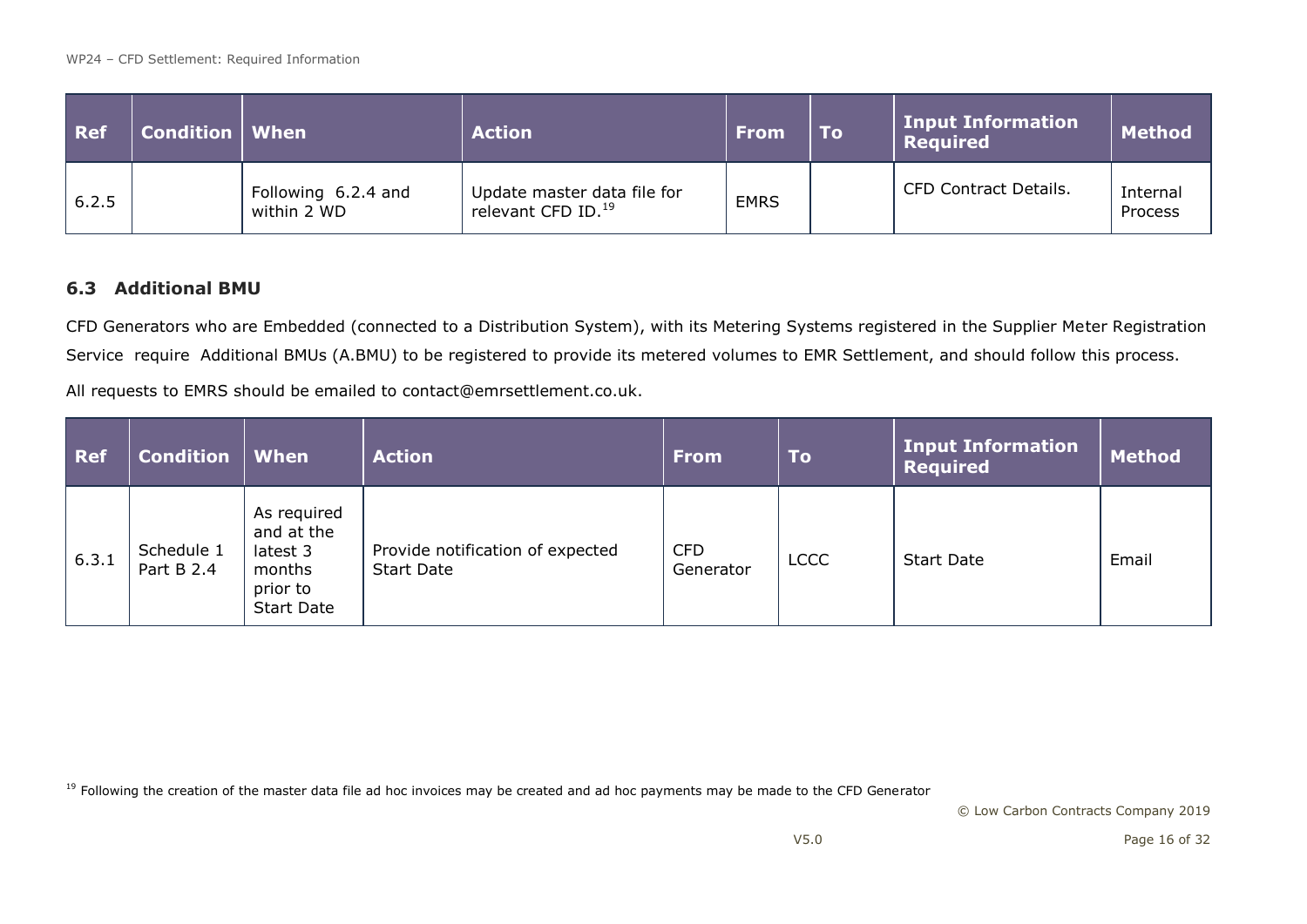| <b>Ref</b> | <b>Condition</b> | <b>When</b>                                                                      | <b>Action</b>                                                                                                                                                | <b>From</b> | <b>To</b>   | <b>Input Information</b><br><b>Required</b> | <b>Method</b>              |
|------------|------------------|----------------------------------------------------------------------------------|--------------------------------------------------------------------------------------------------------------------------------------------------------------|-------------|-------------|---------------------------------------------|----------------------------|
| 6.3.2      |                  | Following<br>receipt of<br><b>Start Date</b><br>in 6.3.1 and<br>within 10<br>WD. | Provide notification of expected<br>Start Date for applicable CFD ID                                                                                         | <b>LCCC</b> | <b>EMRS</b> | CFD ID;<br>and<br><b>Start Date</b>         | Secure<br>Email $^{20}$    |
| 6.3.3      |                  | Following<br>$6.3.2$ and<br>within 2 WD                                          | Check if CFD ID is an Embedded<br>Generator. Confirm on CFD<br>Register on LCCC website that<br>connection is Distribution and CFD<br>Generator is Embedded. | <b>EMRS</b> |             | As provided in 6.3.2                        | Internal<br><b>Process</b> |
| 6.3.4      |                  | Same WD as<br>6.3.3                                                              | If CFD ID is an Embedded<br>Generator begin A.BMU registration<br>process in accordance with BSCP15<br>(3.18)                                                | <b>EMRS</b> |             | As provided in 6.3.2<br>BSCP15              | Internal<br><b>Process</b> |

20 Using EGRESS Encryption Software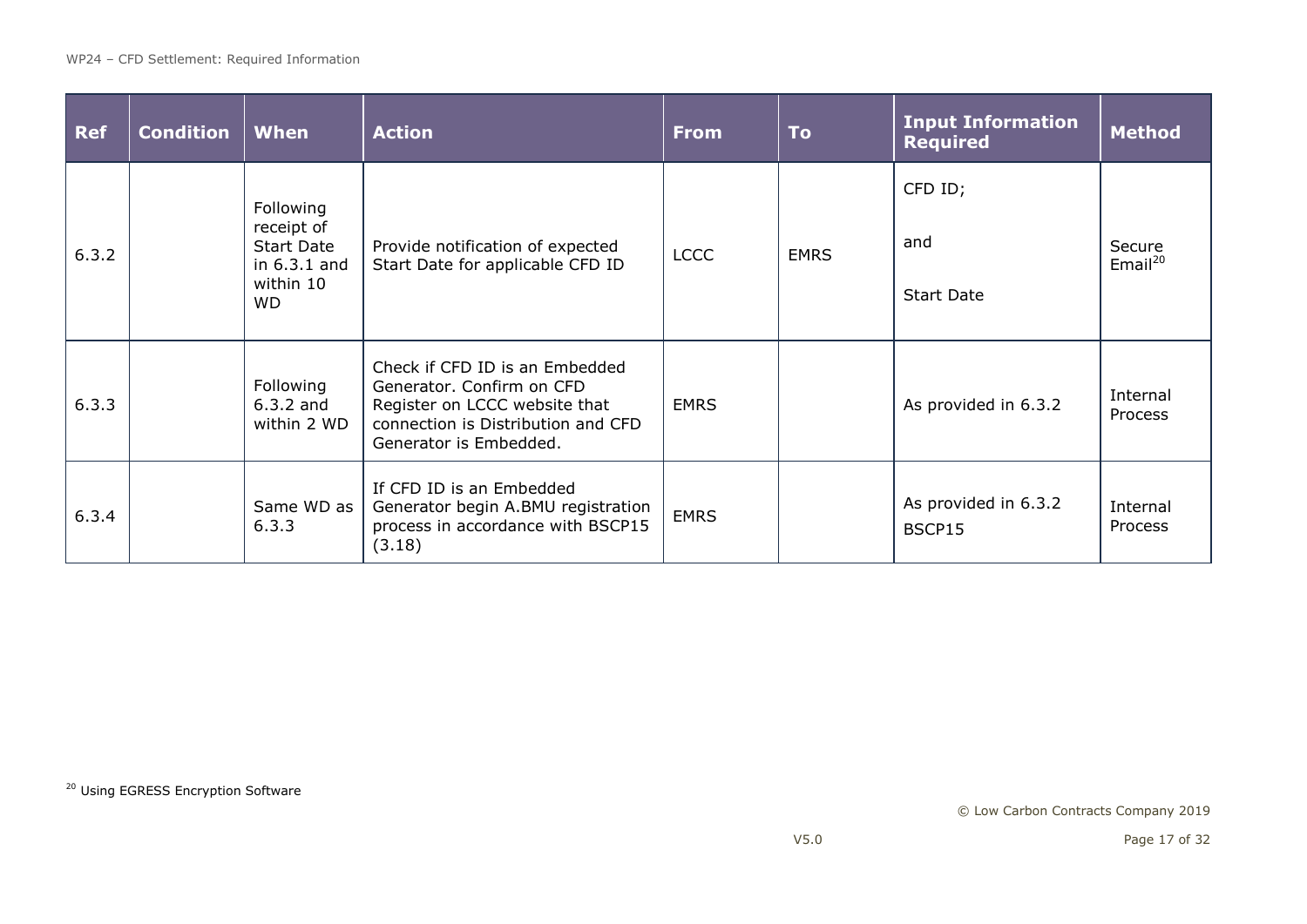#### **6.4 Aggregation Rule**

For each CFD Generator EMRS will create an Aggregation Rule for EMR Settlement.

| <b>Ref</b> | <b>Condition</b> | When                                                                 | <b>Action</b>                                                                                                                     | <b>From</b> | <b>To</b> | <b>Input Information</b><br><b>Required</b>                                                           | <b>Method</b> |
|------------|------------------|----------------------------------------------------------------------|-----------------------------------------------------------------------------------------------------------------------------------|-------------|-----------|-------------------------------------------------------------------------------------------------------|---------------|
| 6.4.1      |                  | As<br>required<br>but at<br>least 25<br>WD prior<br>to Start<br>Date | Create the aggregation rule for a CFD<br>Generator as per WP25 - EMR<br><b>Aggregation Rules</b>                                  | <b>EMRS</b> |           | WP25 - EMR Aggregation<br>Rules $^{21}$                                                               |               |
| 6.4.2      |                  | Same time<br>as 6.4.1                                                | Request the set up of SFTP Server -<br>this is only applicable to Phased-Off-<br>shore Wind Projects with Apportioned<br>Metering | Generator   |           |                                                                                                       |               |
| 6.4.3      |                  | Following<br>6.4.2                                                   | Send test Apportioned Metering<br>Interface File                                                                                  | Generator   |           | <b>Apportioned Metering</b><br>Interface File.<br><b>WP195 - CM CFD</b><br>Metered Data <sup>22</sup> | <b>SFTP</b>   |

<sup>&</sup>lt;sup>21</sup> <https://emrsettlement.co.uk/publications/working-practices/>

<sup>&</sup>lt;sup>22</sup> <https://emrsettlement.co.uk/publications/working-practices/>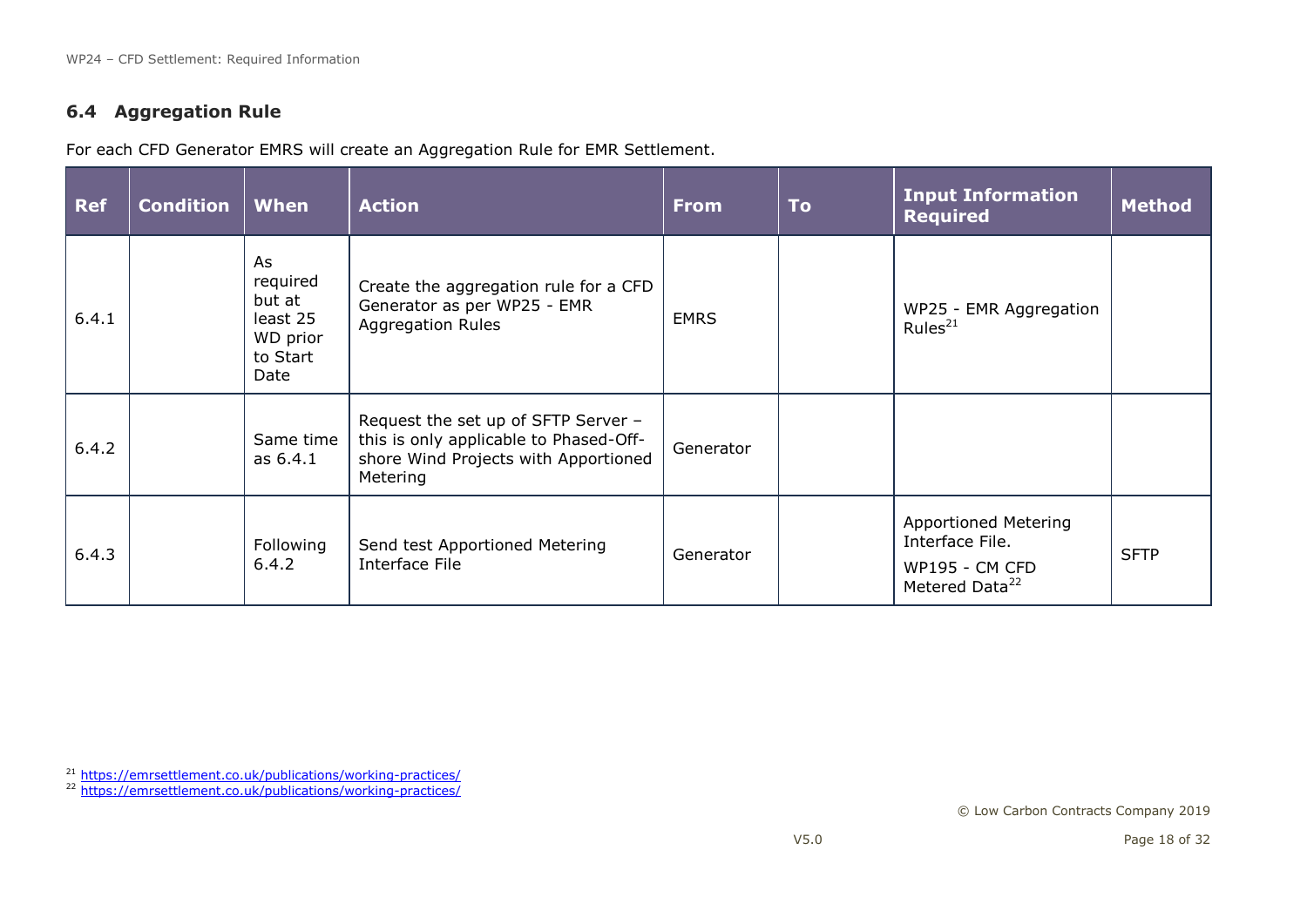## **6.5 Written Confirmation**

The CFD Generator has to submit written confirmation from EMRS that is has the required information to perform the EMR settlement activity.

All requests to EMRS should be emailed to [contact@emrsettlement.co.uk.](mailto:contact@emrsettlement.co.uk)

| <b>Ref</b> | <b>Condition</b>                             | When                                        | <b>Action</b>                                                                                                                                                      | <b>From</b>             | <b>To</b>               | <b>Input Information</b><br><b>Required</b>                                                              | <b>Method</b>       |
|------------|----------------------------------------------|---------------------------------------------|--------------------------------------------------------------------------------------------------------------------------------------------------------------------|-------------------------|-------------------------|----------------------------------------------------------------------------------------------------------|---------------------|
| 6.5.1      | Condition<br>Schedule 1<br>Part B 2.1<br>(A) | As required<br>and pre<br><b>Start Date</b> | Ask for written confirmation that CFD<br>Settlement Required Information has<br>been received<br>The confirmation request must come<br>from an authorised contact. | <b>CFD</b><br>Generator | <b>EMRS</b>             | CFD ID and project<br>name<br>For an example see<br>Appendix 2 - Written<br><b>Confirmation Template</b> | Email               |
| 6.5.2      |                                              | Following<br>6.5.1<br>within 1<br><b>WD</b> | Acknowledge request for written<br>confirmation.                                                                                                                   | <b>EMRS</b>             | <b>CFD</b><br>Generator | CFD ID                                                                                                   | Email               |
| 6.5.3      |                                              | Following<br>6.5.2<br>within 2<br>WD.       | Determine whether Metered Volumes<br>are being received and required<br>fields in the Master File have been<br>populated and been validated.                       | <b>EMRS</b>             |                         |                                                                                                          | Internal<br>Process |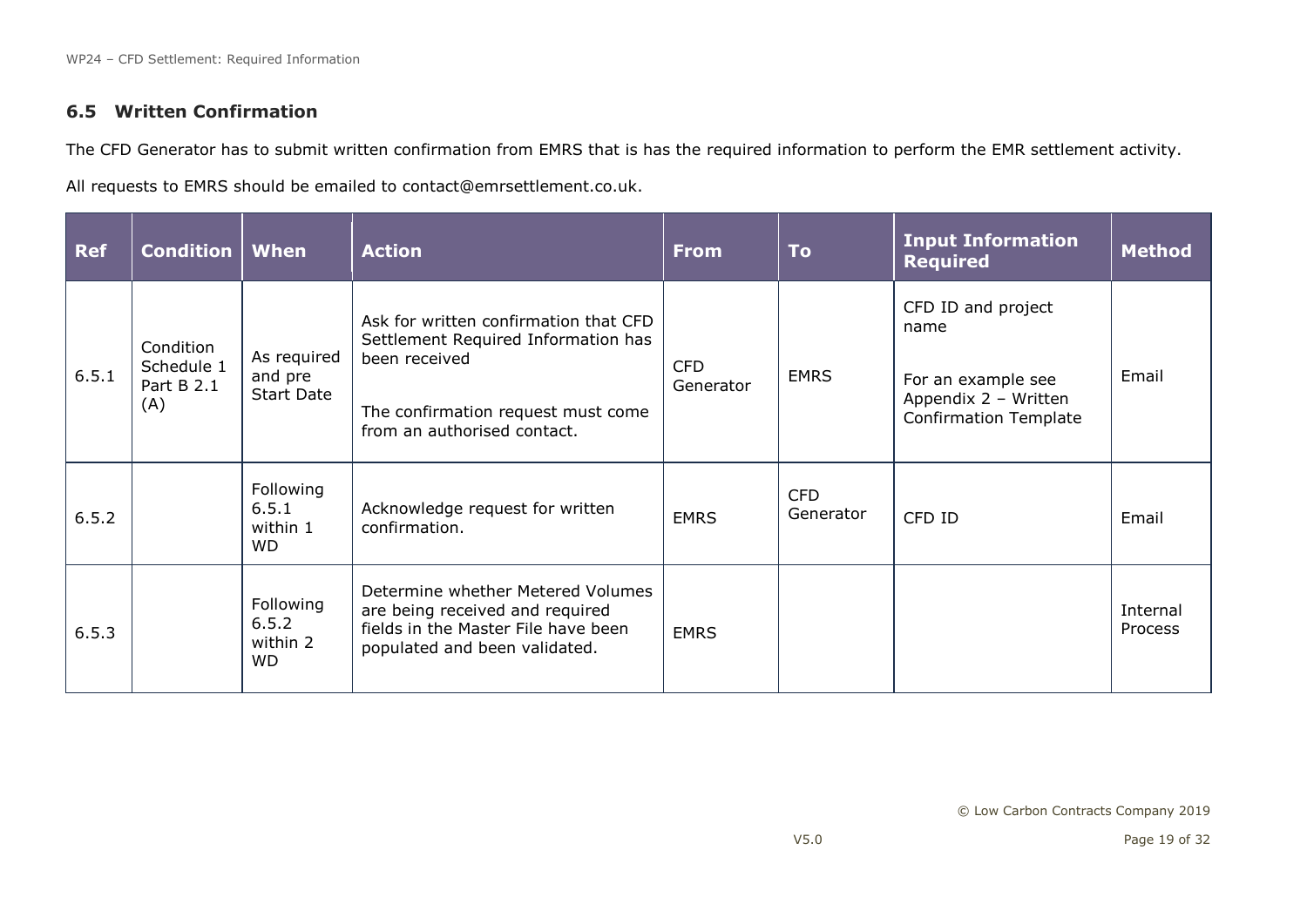| <b>Ref</b> | <b>Condition</b>                                                                                             | When                                                                                 | <b>Action</b>                                                                                                                                                                                                                                                                                                                                                                                                                                                                                               | <b>From</b>             | <b>To</b>               | <b>Input Information</b><br><b>Required</b>                                                                                                                                                                                                                                                                                                   | <b>Method</b> |
|------------|--------------------------------------------------------------------------------------------------------------|--------------------------------------------------------------------------------------|-------------------------------------------------------------------------------------------------------------------------------------------------------------------------------------------------------------------------------------------------------------------------------------------------------------------------------------------------------------------------------------------------------------------------------------------------------------------------------------------------------------|-------------------------|-------------------------|-----------------------------------------------------------------------------------------------------------------------------------------------------------------------------------------------------------------------------------------------------------------------------------------------------------------------------------------------|---------------|
| 6.5.4      | Condition<br>Schedule 1<br>Part B 2.1<br>(A)                                                                 | Following<br>$6.5.3$ and<br>within 2<br><b>WD</b>                                    | If EMRS is satisfied that it has<br>received the CFD Settlement<br>Required Information, (including<br>receiving Metered Volumes) and that<br>the CFD Generator has in place<br>systems and processes which are<br>necessary for the continued<br>provision of this information send<br>written confirmation.<br>If EMRS is not satisfied send<br>notification to CFD Generator stating<br>areas of non-compliance. CFD<br>Generator to resolve and begin<br>written confirmation request process<br>again. | <b>EMRS</b>             | <b>CFD</b><br>Generator | Issue written<br>confirmation stating that<br>the CFD Generator has<br>satisfied Schedule 1 Part<br>B 2.1 (A) (i) and (ii).<br><b>CFD Settlement Required</b><br><b>Information Written</b><br>Confirmation letter -<br>Appendix 2 - Written<br><b>Confirmation Template</b><br>for templates.<br>Areas of non-<br>compliance, if applicable. | Email         |
| 6.5.5      | Condition<br>Schedule 1<br>Part B 2.1<br>$(A)$ ; and<br>Condition<br>3.9 or 3.13<br><b>as</b><br>applicable. | Following<br>receipt of<br>confirmatio<br>n in 6.5.4<br>and pre<br><b>Start Date</b> | Send the written confirmation to the<br><b>LCCC and Directors' Certificate</b><br><b>END PROCESS</b>                                                                                                                                                                                                                                                                                                                                                                                                        | <b>CFD</b><br>Generator | <b>LCCC</b>             | <b>CFD Settlement Required</b><br><b>Information Written</b><br>Confirmation.<br>Directors' Certificate.                                                                                                                                                                                                                                      | Post          |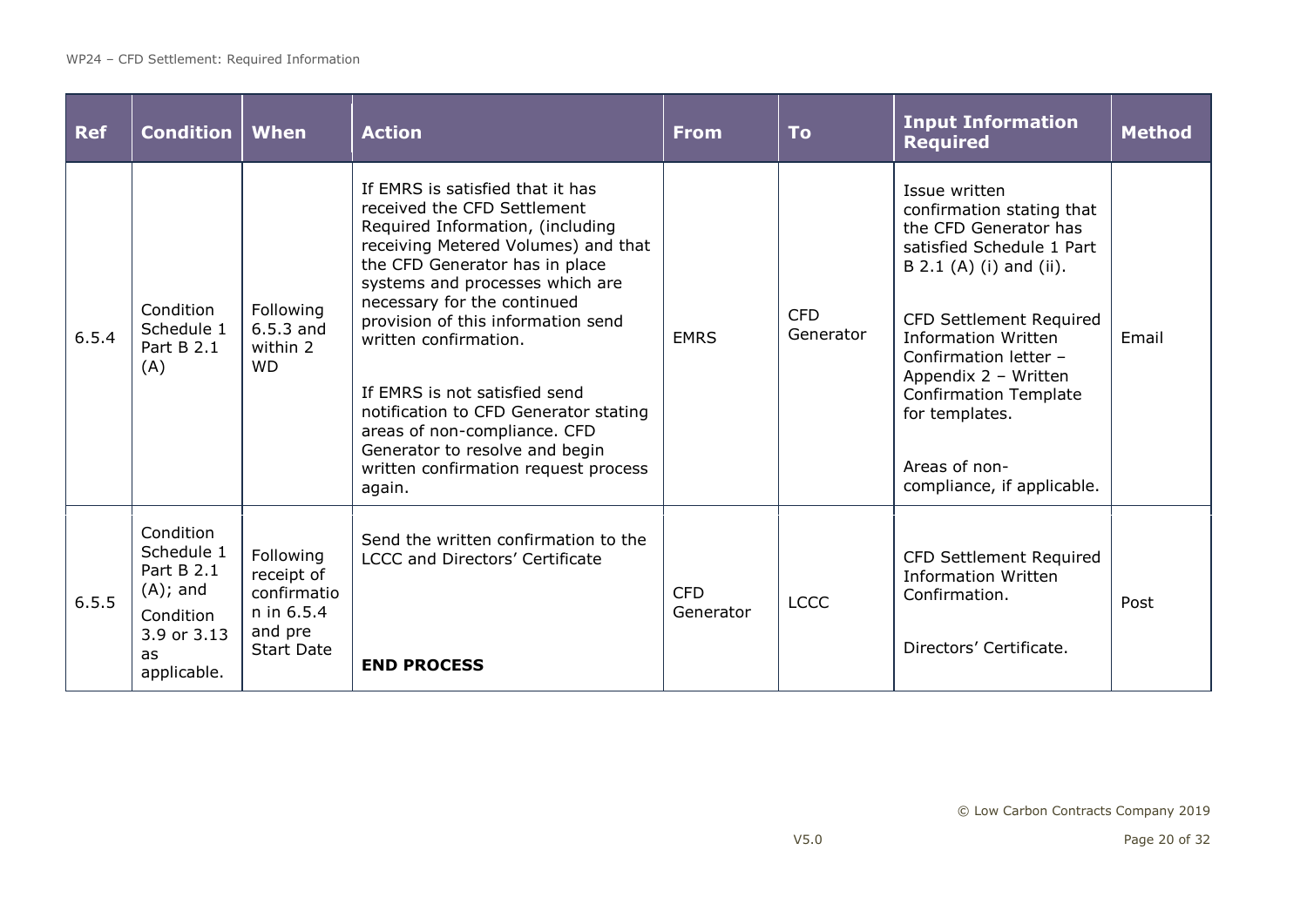#### **6.6 CFD Generator Change of Ownership**

The CFD Generator has changed owners and is required to inform the LCCC. The CFD Generator will have to register for the new owner and an EMR Party ID will have to be determined for the new owner. The update to the contract details will be carried out as per the normal update process (6.6).

| <b>Ref</b> | <b>Condition   When</b> |                                                                                | <b>Action</b>                                                                                                            | <b>From</b>             | To          | <b>Input Information</b><br><b>Required</b>                                                                                                                                                                           | <b>Method</b>           |
|------------|-------------------------|--------------------------------------------------------------------------------|--------------------------------------------------------------------------------------------------------------------------|-------------------------|-------------|-----------------------------------------------------------------------------------------------------------------------------------------------------------------------------------------------------------------------|-------------------------|
| 6.6.1      | 79                      | As required                                                                    | Notify the LCCC of a change in<br>ownership of the CFD Generator                                                         | <b>CFD</b><br>Generator | <b>LCCC</b> |                                                                                                                                                                                                                       | Email /<br>Post         |
| 6.6.2      | 79                      | Following<br>the 6.6.1<br>and within<br>10 WD of<br>receipt of<br>notification | Provide details of CFD Generator that<br>has changed owner and the date the<br>change of ownership is effective<br>from. | <b>LCCC</b>             | <b>EMRS</b> | The details will include:<br>CFD Generator<br>Unique Identifier;<br>New Company Name;<br>New Contact Name <sup>23</sup> ;<br>New Contact Email <sup>24</sup> ;<br>New Contact Phone<br>Number.<br>Effective from date | Secure<br>Email $^{25}$ |

<sup>23</sup> Notification contact as per CFD Contract

- <sup>24</sup> Notification contact email address as per CFD Contract
- <sup>25</sup> Using EGRESS Encryption Software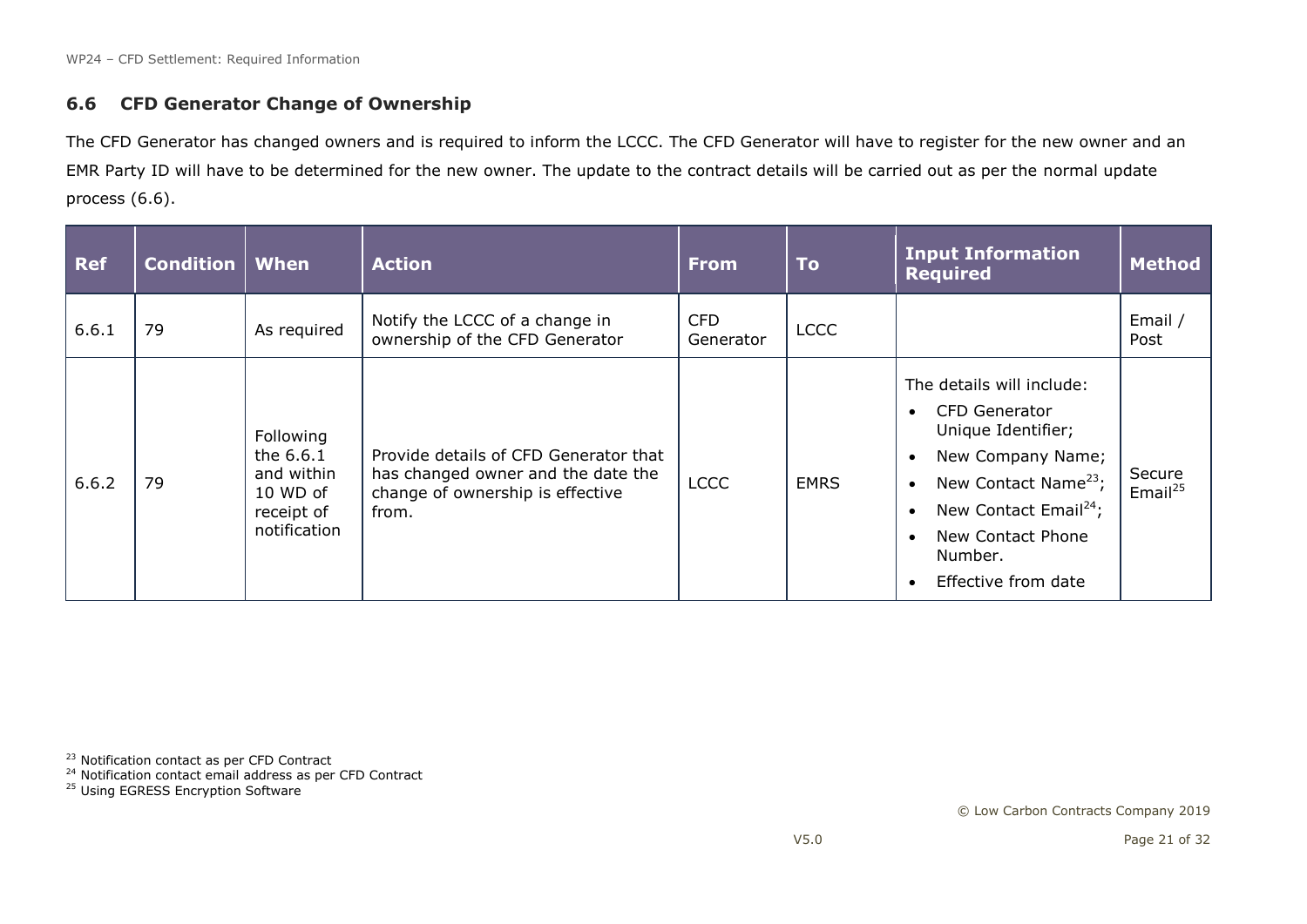| <b>Ref</b> | <b>Condition   When</b> |                                                                                               | <b>Action</b>                                                                                | <b>From</b>             | <b>To</b>               | <b>Input Information</b><br><b>Required</b>                                                                                           | <b>Method</b>   |
|------------|-------------------------|-----------------------------------------------------------------------------------------------|----------------------------------------------------------------------------------------------|-------------------------|-------------------------|---------------------------------------------------------------------------------------------------------------------------------------|-----------------|
| 6.6.3      |                         | Following<br>$6.6.2$ and<br>within 2 WD                                                       | Issue CFD Generator Registration<br>Form <sup>26</sup>                                       | <b>EMRS</b>             | <b>CFD</b><br>Generator | CFD Generator<br>Registration Form<br>(required items in<br>Appendix 1 - CFD<br><b>Generator Registration</b><br>Form Details)        | Email           |
| 6.6.4      |                         | Following<br>$6.6.3$ and<br>within 15<br><b>WD</b>                                            | Return completed CFD Generator<br><b>Registration Form</b>                                   | <b>CFD</b><br>Generator | <b>EMRS</b>             | CFD Generator<br><b>Registration Form</b><br>(required items in<br>Appendix 1 - CFD<br><b>Generator Registration</b><br>Form Details) | Email /<br>Post |
| 6.6.5      |                         | Following<br>receipt of<br><b>CFD</b><br>Generator<br>Registration<br>Form and<br>within 1 WD | Acknowledge receipt of CFD<br>Generator Registration Form                                    | <b>EMRS</b>             | <b>CFD</b><br>Generator |                                                                                                                                       | Email           |
| 6.6.6      |                         | Following<br>receipt of<br><b>CFD</b><br>Generator<br>Registration<br>Form and<br>within 5 WD | Validate all required initial items are<br>completed<br>Request confirmation of bank details | <b>EMRS</b>             | <b>CFD</b><br>Generator |                                                                                                                                       | Email           |

<sup>26</sup> Available on request by emailing: **contact@emrsettlement.co.uk**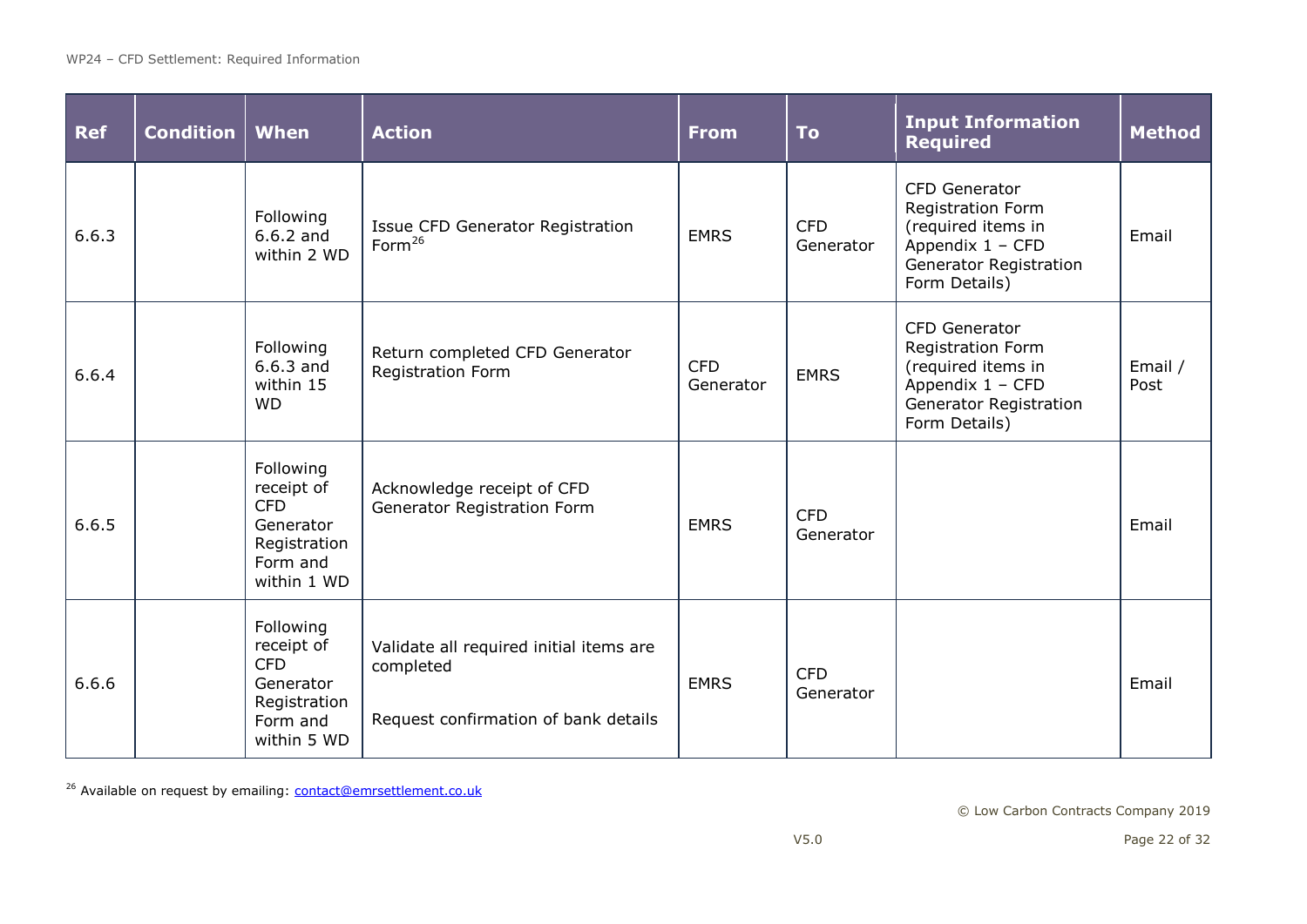| <b>Ref</b> | <b>Condition   When</b> |                                             | <b>Action</b>                                                                                                                                              | <b>From</b>                                                          | <b>To</b>                                                            | <b>Input Information</b><br><b>Required</b>                                                                                                                                   | <b>Method</b>           |
|------------|-------------------------|---------------------------------------------|------------------------------------------------------------------------------------------------------------------------------------------------------------|----------------------------------------------------------------------|----------------------------------------------------------------------|-------------------------------------------------------------------------------------------------------------------------------------------------------------------------------|-------------------------|
| 6.6.7      |                         | Following<br>receipt of<br>form in<br>6.6.4 | Validate the EMR Party ID in<br>completed CFD Generator<br>Registration Form or create unique<br>EMR Party ID and confirm EMR Party<br>ID to CFD Generator | <b>All Parties</b><br>(EMRS /<br><b>CFD</b><br>Generator<br>/ BSCCo) | <b>All Parties</b><br>(EMRS /<br><b>CFD</b><br>Generator<br>/ BSCCo) | CFD ID and CFD<br>Generator Company<br>Details<br><b>CFD Generator</b><br>Registration Form<br>Existing BSC Party IDs<br>In accordance with<br>Appendix $5$ – EMR Party<br>ID | Email                   |
| 6.6.8      |                         | Following<br>$6.6.7$ and<br>within 5 WD     | Create master data file for each CFD<br>ID.                                                                                                                | <b>EMRS</b>                                                          |                                                                      |                                                                                                                                                                               | Internal<br>Process     |
| 6.6.9      |                         | Following<br>$6.6.8$ and<br>within 1 WD     | Provide EMR Identifiers                                                                                                                                    | <b>EMRS</b>                                                          | <b>LCCC</b>                                                          | CFD ID and associated<br><b>EMR ID</b>                                                                                                                                        | Secure<br>Email $^{27}$ |
| 6.6.10     |                         | Following<br>6.6.9                          | Registration email for the EMR<br>Settlement Portal sent to authorised<br>contacts.<br><b>END OF PROCESS</b>                                               | <b>EMRS</b>                                                          | Supplier                                                             | As submitted in 6.7.4                                                                                                                                                         | Email                   |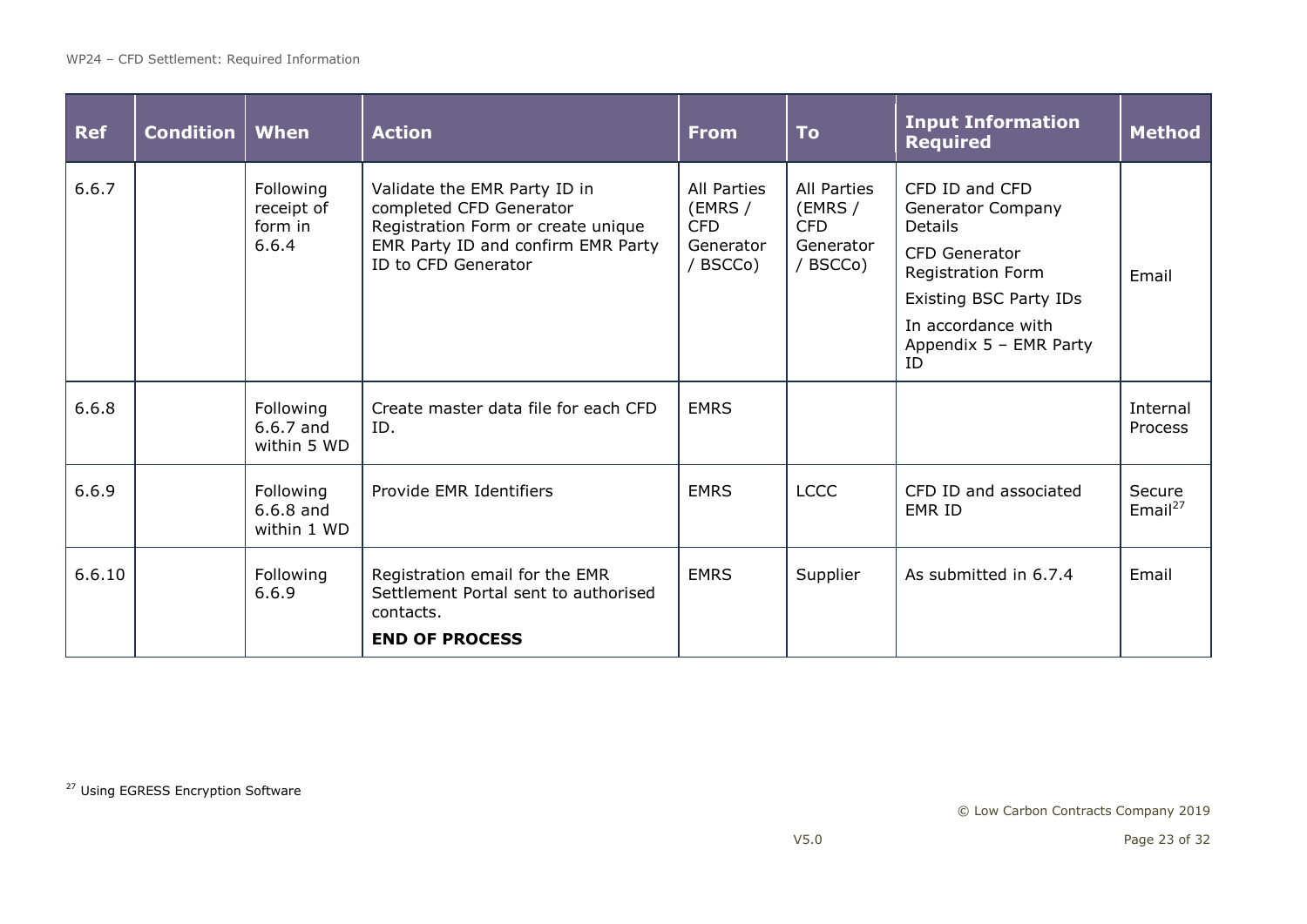# <span id="page-23-0"></span>**7. Contact Information**

For all queries please contact:

| <b>Contact Organisation</b>  | <b>Contact</b>                     |
|------------------------------|------------------------------------|
| Settlement Services Provider | Telephone: 020 7380 4333           |
| (EMR Settlement Ltd)         | Email: contact@emrsettlement.co.uk |

# <span id="page-23-1"></span>**8. Acronyms and Definitions**

A list of acronyms and definitions can be found in the 'Acronyms and Definition' document on the EMRS website.<sup>28</sup>

<sup>28</sup> https://www.emrsettlement.co.uk/documentstore/publications/acronyms-definitions.pdf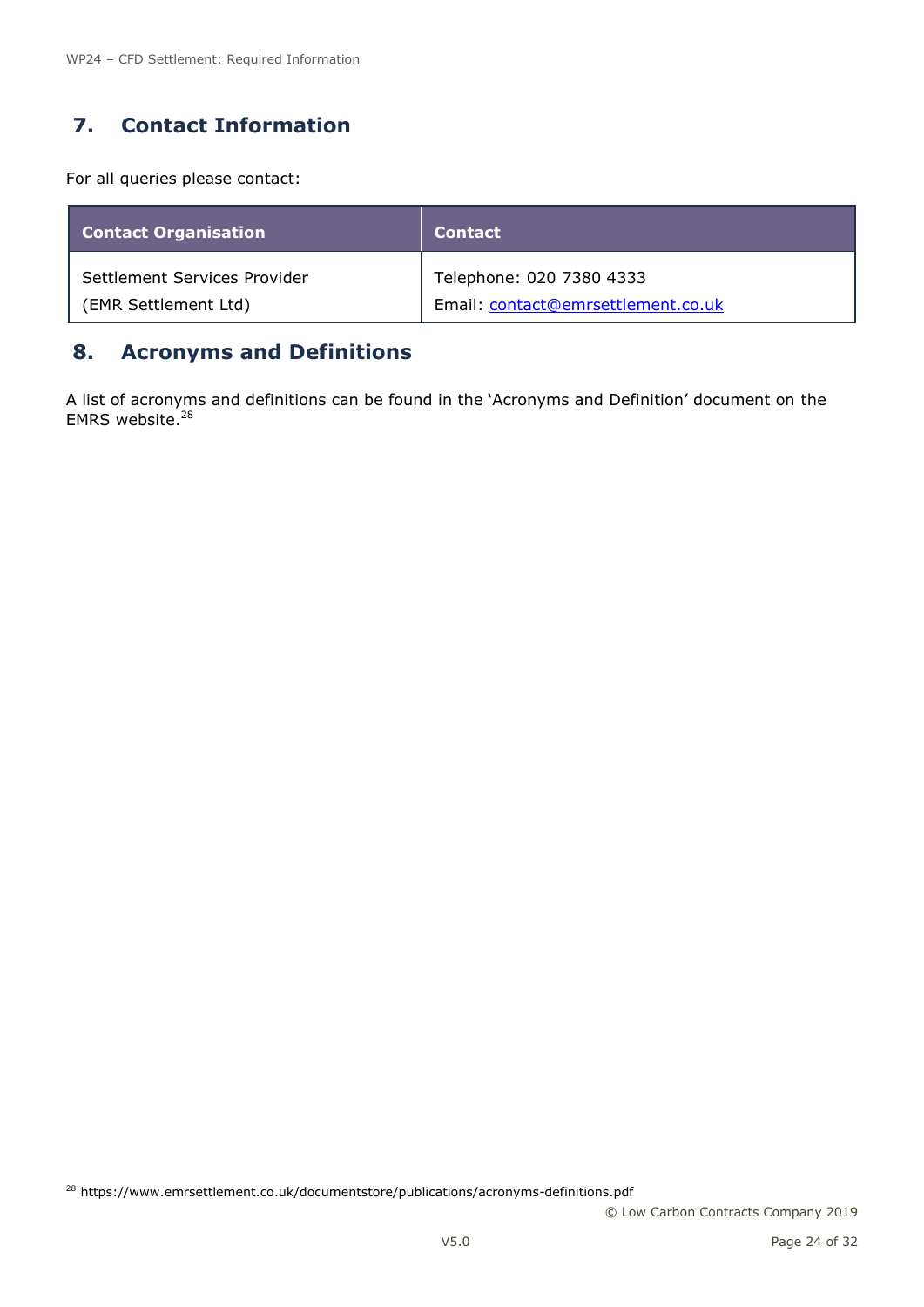# <span id="page-24-2"></span><span id="page-24-0"></span>**9. Appendices**

## <span id="page-24-1"></span>**9.1 Appendix 1 – CFD Generator Registration Form Details**

The following details are provided by the LCCC and cannot be amended using this process. Any amendments to these details must be made directly to the LCCC.

- Company Name
- Company Registration Number
- CFD Contract Signature Date
- CFD ID
- Company Address (including postcode and country) Notification address as per CFD contract.

Details to be completed by the CFD Generator:

- EMR Party ID;
- Settlement Information;
	- o Channel for Backing Data; and
	- o Market Participant ID (MPID)
- Bank Account Details (Account number, sort code, IBAN, SWIFT/BIC) For each account;
- Company Details for Settlement Purposes (Primary company Settlement email, Optional email, phone number);
- Primary Party Authority<sup>29</sup> Contact (Name, Address, email address, phone number);
- Finance Authority Contact<sup>30</sup> (Name, Address, email address, phone number);
- Second Finance Authority<sup>31</sup> Contact (Name, Address, email address, phone number); and
- Other Roles<sup>32</sup> (Name, Address, email address, phone number).

As a minimum the initial submission of the registration form must include a company email address, Primary Party Authority, Finance Authority Contact, Second Finance Authority Contact, Bank Account details and the EMR Party ID.

The EMR Party ID is the BSC Party ID. If this is not known or the CFD Generator does not have a BSC Party ID the field in the CFD Generator Registration Form can be left blank. The CFD Generator can suggest an EMR ID if they don't have a BSC Party ID. This must be a maximum of 8 characters in length.

<sup>&</sup>lt;sup>29</sup> Primary representative of the organisation, with respect to EMR for Settlement purposes

<sup>&</sup>lt;sup>30</sup> Responsible for approving financial detail amendments and managing finance contacts

<sup>&</sup>lt;sup>31</sup> Responsible for approving financial detail amendments and managing finance contacts

<sup>&</sup>lt;sup>32</sup> Other roles can be created as per the EMR Settlement Authorisation Guidance document found on the EMRS website <https://emrsettlement.co.uk/publications/guidance/>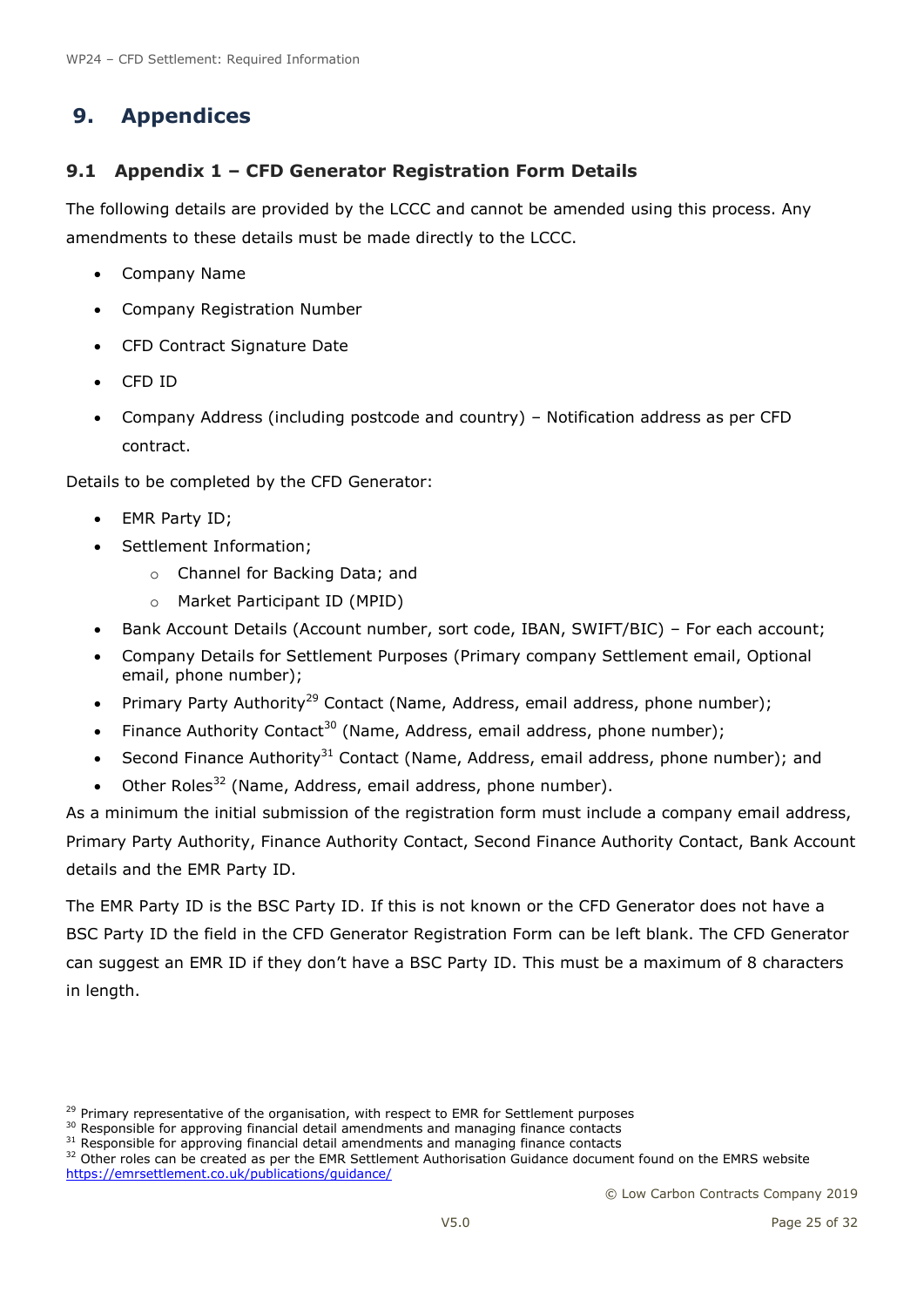## <span id="page-25-1"></span><span id="page-25-0"></span>**9.2 Appendix 2 – Written Confirmation Template**

 $\blacktriangleright$  EMR **SETTLEMENT LIMITED** 

Notice Reference: MD09-<EMR ID>-<unique template reference>

<Date>

Dear Generator

#### **Settlement Required Information Check - <CFD ID>**

We currently hold the following Settlement Required Information relating to your contract, this is for your information only and **does not need to be sent to the LCCC**:

| <b>Settlement Required Information</b>        | <b>Information held</b>                                       |
|-----------------------------------------------|---------------------------------------------------------------|
| EMR ID                                        | <enter values=""></enter>                                     |
| Company Name                                  | <enter values=""></enter>                                     |
| Company Registration Number                   | <enter values=""></enter>                                     |
| Company Address (notification)                | <enter values=""></enter>                                     |
| Primary company email                         | <enter address="" email=""></enter>                           |
| Primary Party Authority                       | <enter address="" and="" email="" name,="" number=""></enter> |
| Finance Authority                             | <enter address="" and="" email="" name,="" number=""></enter> |
| Second Finance Authority                      | <enter address="" and="" email="" name,="" number=""></enter> |
| Bank Account and sort code                    | <enter values=""></enter>                                     |
| Strike Price (currently)                      | <enter values=""></enter>                                     |
| Reference Price ID                            | <enter values=""></enter>                                     |
| Generator Type/CFD Type                       | <enter values=""></enter>                                     |
| Maximum Contract Capacity                     | <enter values=""></enter>                                     |
| Renewable Qualifying Multiplier <sup>33</sup> | <enter values=""></enter>                                     |
| CHP Qualifying Multiplier                     | <enter values=""></enter>                                     |
| Aggregation Rule                              | <enter values=""></enter>                                     |
| <b>Metered Volumes</b>                        | <enter values=""></enter>                                     |

Should you have any queries regarding this matter please contact us by email at [contact@emrsettlement.co.uk](mailto:contact@emrsettlement.co.uk) or call 020 7380 4333.

Kind regards, EMR Settlement Team

<sup>33</sup> If not applicable the default value is 1.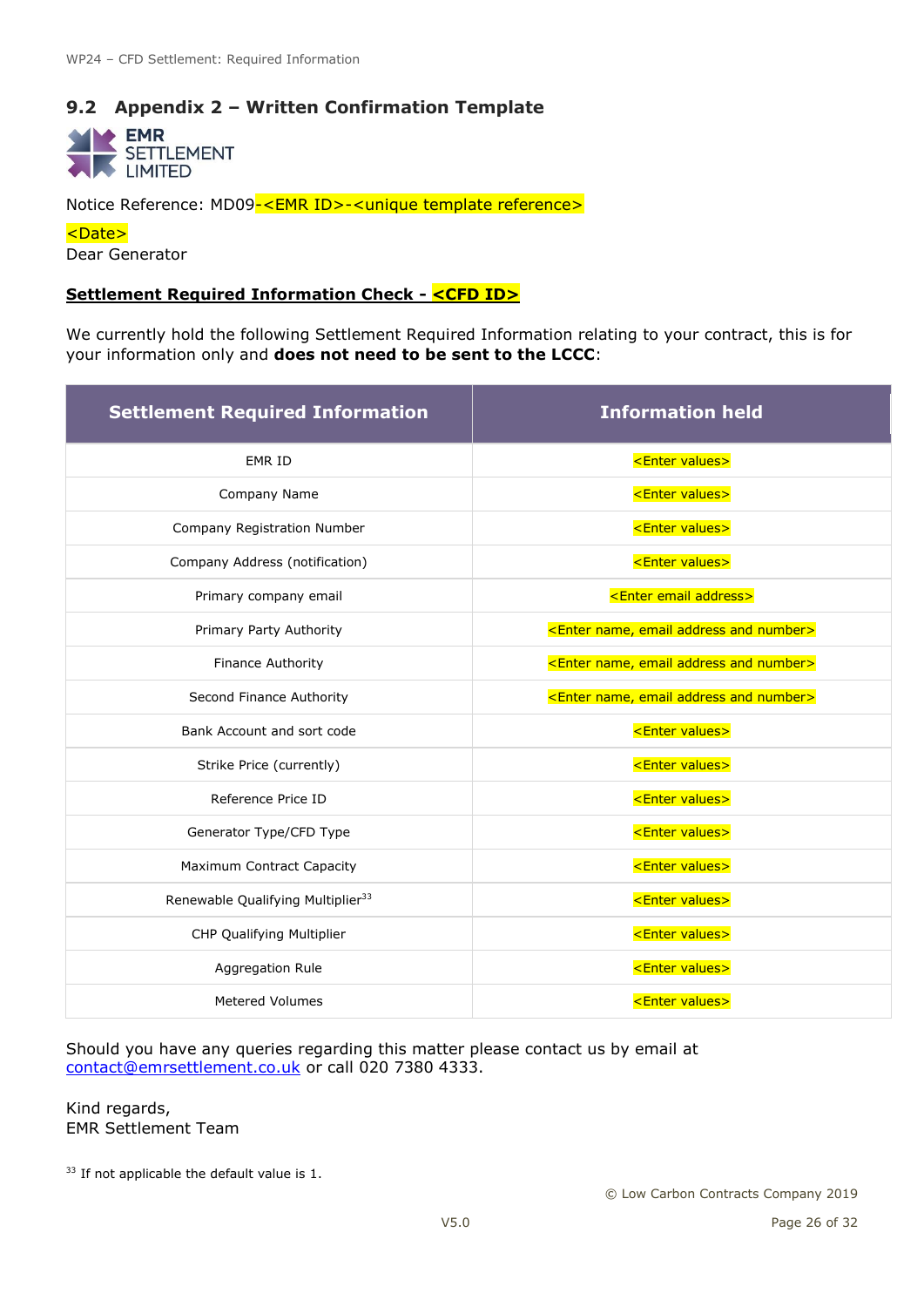## <span id="page-26-0"></span>**9.3 Appendix 3**

This template is the written confirmation that EMRS has received the Settlement Required Information. Only this letter needs to be sent to LCCC.



Reference: MD09b-<EMR ID>-<unique template reference>

<Today's Date>

Dear Generator

#### **Successful Settlement Required Information Check - <CFD ID>**

EMR Settlement Ltd (Settlement Services Provider) can confirm that it has received the CFD Settlement Required Information and that you have in place the systems and processes which are necessary for the continued provision of the CFD Settlement Required Information for the project identified.

A copy of this letter can be sent to the Low Carbon Contracts Company (CFD Counterparty) as written confirmation that EMR Settlement Ltd is satisfied that the Operational Further Conditions Precedent in the *[CFD Standard Terms and Conditions (Version 1, August 2014) (Schedule 1 Part B 2.1 (A) (i) and (ii)) OR Investment Contract Standard Terms and Conditions (Schedule 1 Part B 2.1 (A) (i) and (ii))]* has been fulfilled.

This letter, when sent to the Low Carbon Contracts Company, must be accompanied by a Directors' Certificate to satisfy the requirements of condition *[3.9 in the CFD Standard Terms and Conditions (Version 1, August 2014) OR 3.13 in the Investment Contract Standard Terms and Conditions]*.

Should you have any queries regarding this matter please contact us by email at [contact@emrsettlement.co.uk](mailto:contact@emrsettlement.co.uk) or call 020 7380 4333.

Kind regards, EMR Settlement Team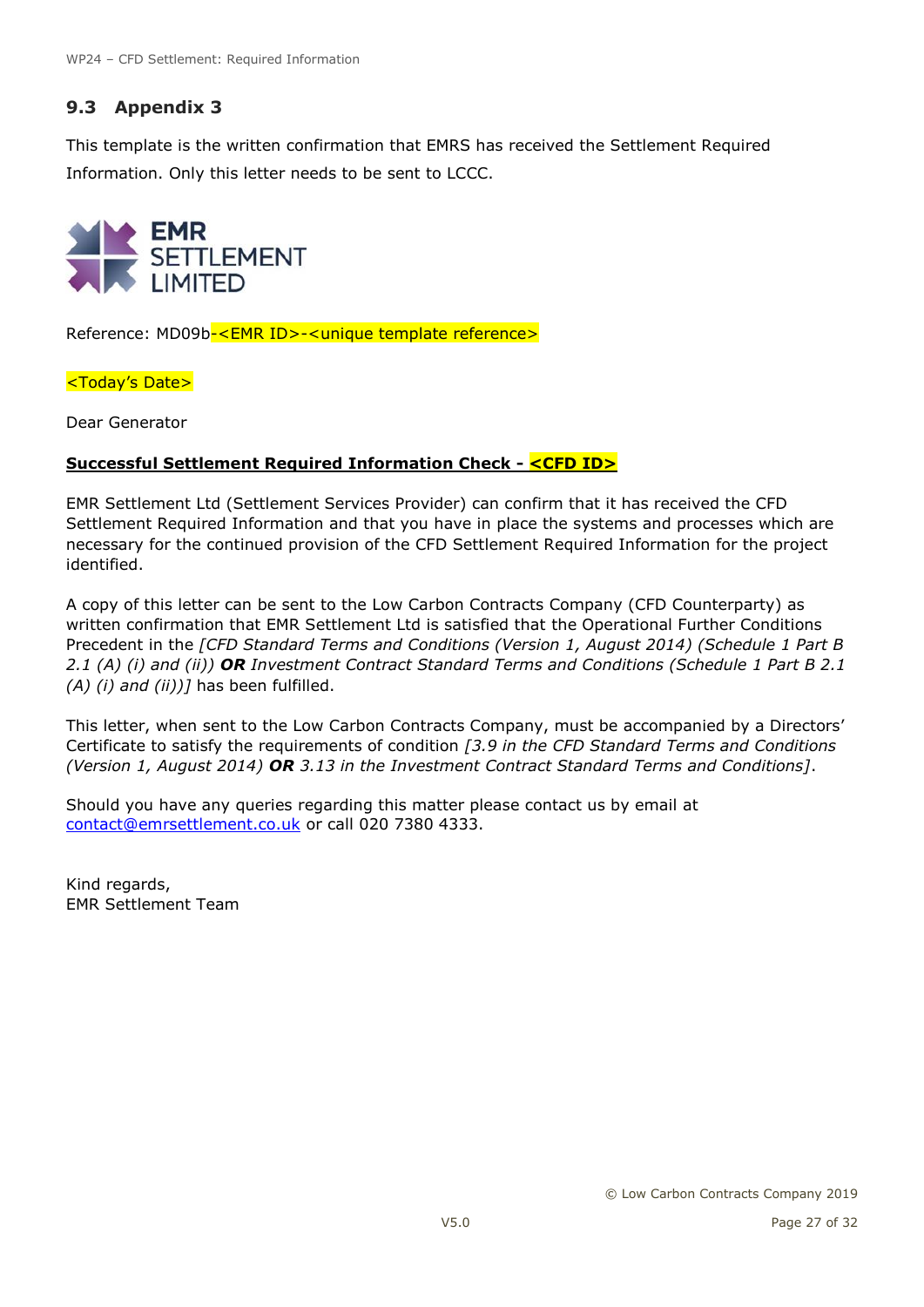# <span id="page-27-0"></span>**9.4 Appendix 4**

This template is the written confirmation that EMRS has not received the Settlement Required Information.



Reference: MD09c-<EMR ID>-<unique template reference>

<Today's Date>

Dear Generator

#### **Unsuccessful Settlement Required Information Check - <CFD ID>**

We have not received all the CFD Settlement Required Information which is necessary from you prior to the CFD Generator Start Date and/or we believe the project identified does not have in place the systems and processes which are necessary for the continued provision of the CFD Settlement Required Information.

Please rectify the outstanding issues and provide us the CFD Settlement Required information. Once received you may request another check to obtain the written confirmation you require.

Should you have any queries regarding this matter please contact us by email at [contact@emrsettlement.co.uk](mailto:contact@emrsettlement.co.uk) or call 020 7380 4333.

Kind regards, EMR Settlement Service Desk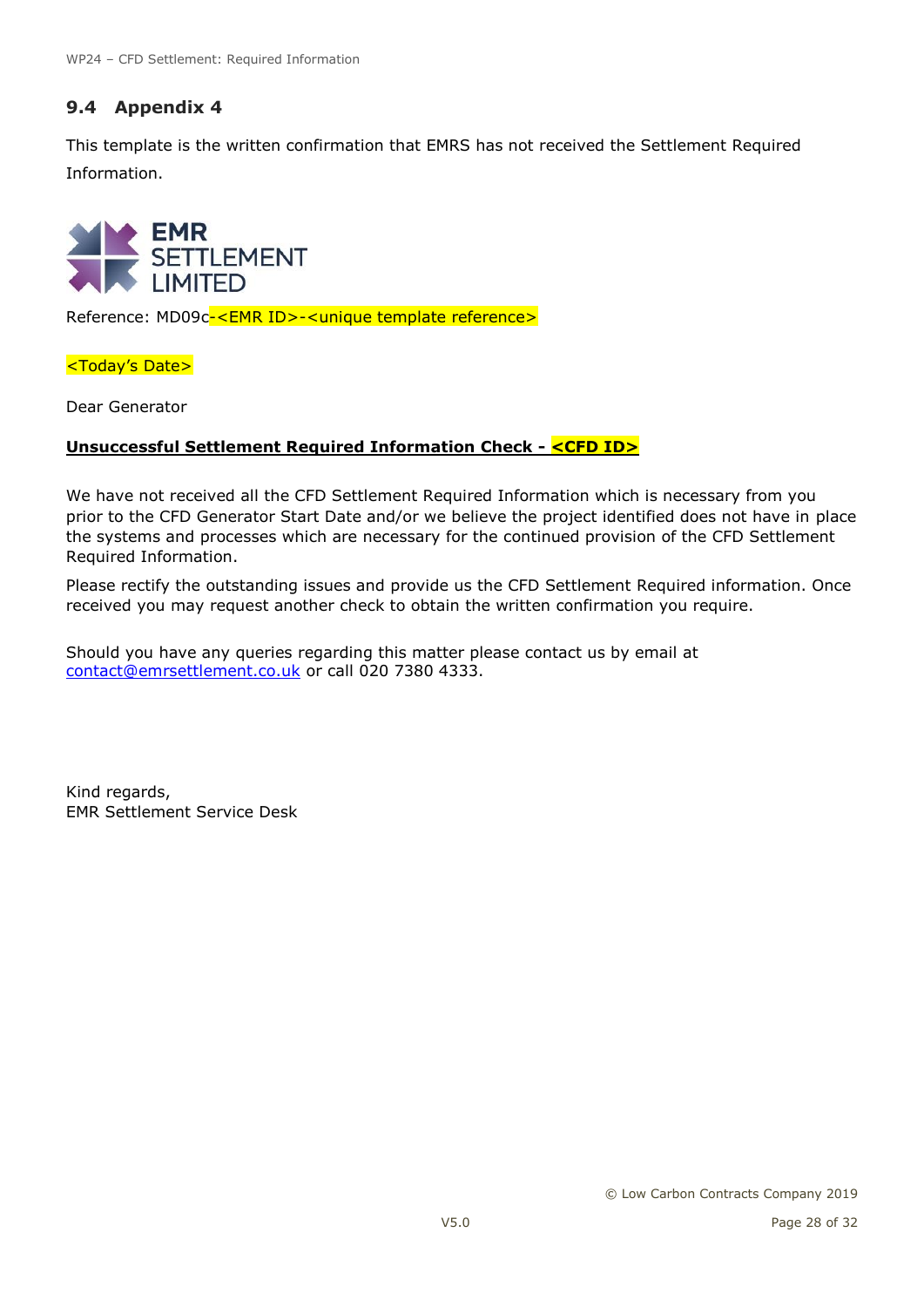## <span id="page-28-1"></span><span id="page-28-0"></span>**9.5 Appendix 5 – EMR Party ID**

An EMR Party ID is an identifier for a legal entity that is unique to that legal entity, and supports effective management of the Party within EMR Settlement. Where an EMR party is a BSC Party, the EMR Party ID must match the Party's BSC Party ID. For further information on BSC Party IDs please refer to the ELEXON website<sup>34</sup>. Where a CFD Generator does not have a BSC Party ID because it has not acceded to the BSC, the EMR Party ID will be the CFD Generators BSC Party ID when the CFD Generator accedes to the BSC.

The CFD Generator should suggest an EMR Party ID that EMRS will validate. If it is available it will be assigned to the CFD Generator, if it is not EMRS will work with the CFD Generator to find a suitable alternative. Please note that it cannot be amended once in place. The EMR Party ID can be up to a maximum of eight alphanumeric characters in length. BSC Party IDs are managed by BSCCo.

34 <https://www.elexon.co.uk/bsc-related-documents/bsc-signatories-qualified-persons/>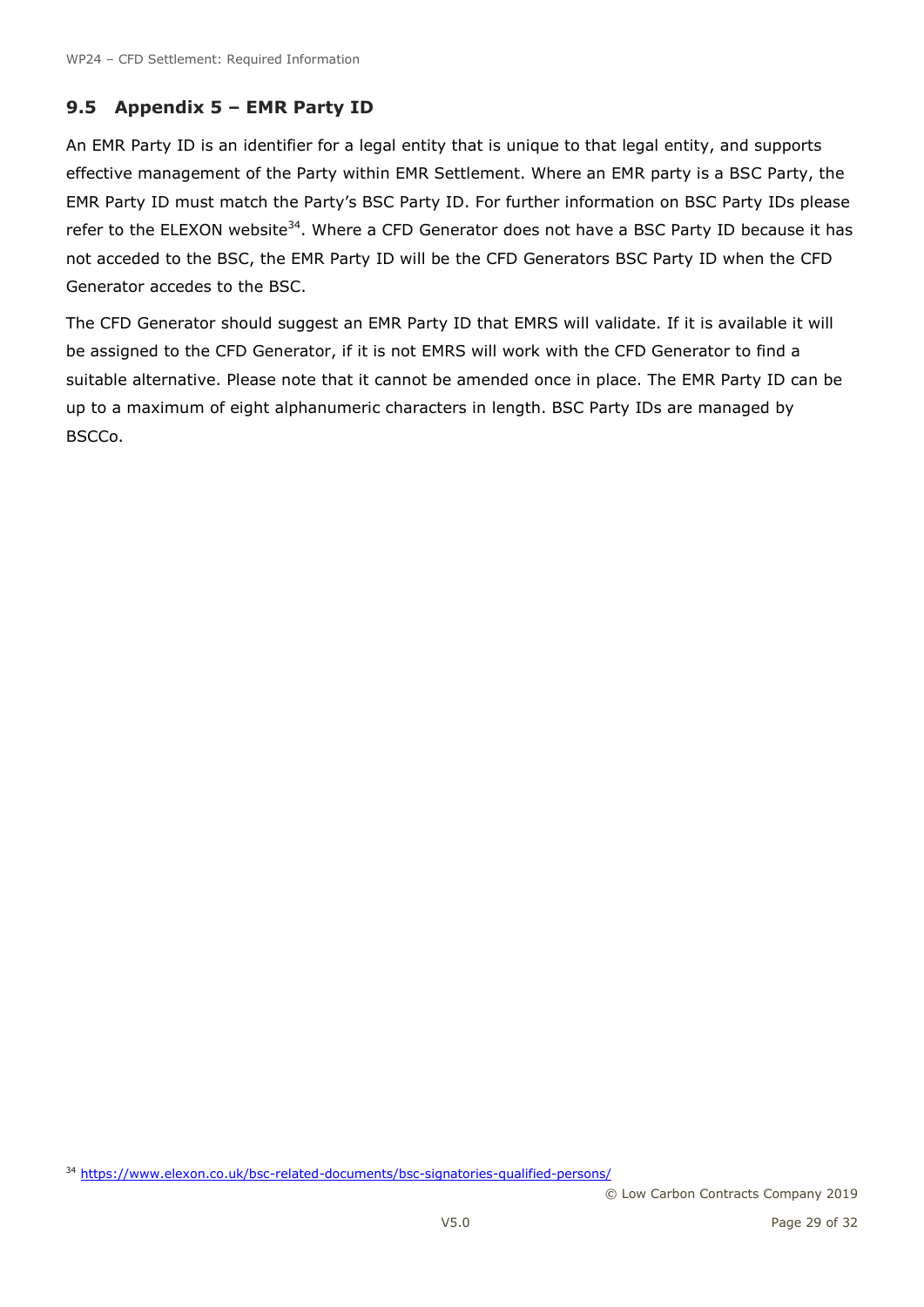## <span id="page-29-0"></span>**9.6 Appendix 6 – Written Confirmation Request Template**

EMR Settlement Limited 350 Euston Road London NW1 3AW

[Date]

Dear [Recipient],

We hereby request EMR Settlement Ltd (CFD Settlement Services Provider) to confirm that it has received the CFD Settlement Required Information for *[insert Project Name and CFD ID]* and that EMR Settlement Ltd is satisfied that the Operational Further Conditions Precedent in the *[CFD Standard Terms and Conditions (Version 1, August 2014) (Schedule 1 Part B 2.1 (A) (i) and (ii)) OR Investment Contract Standard Terms and Conditions (Schedule 1 Part B 2.1 (A) (i) and (ii))]* has been fulfilled.

Yours sincerely,

[Insert Name] [Insert Job Title]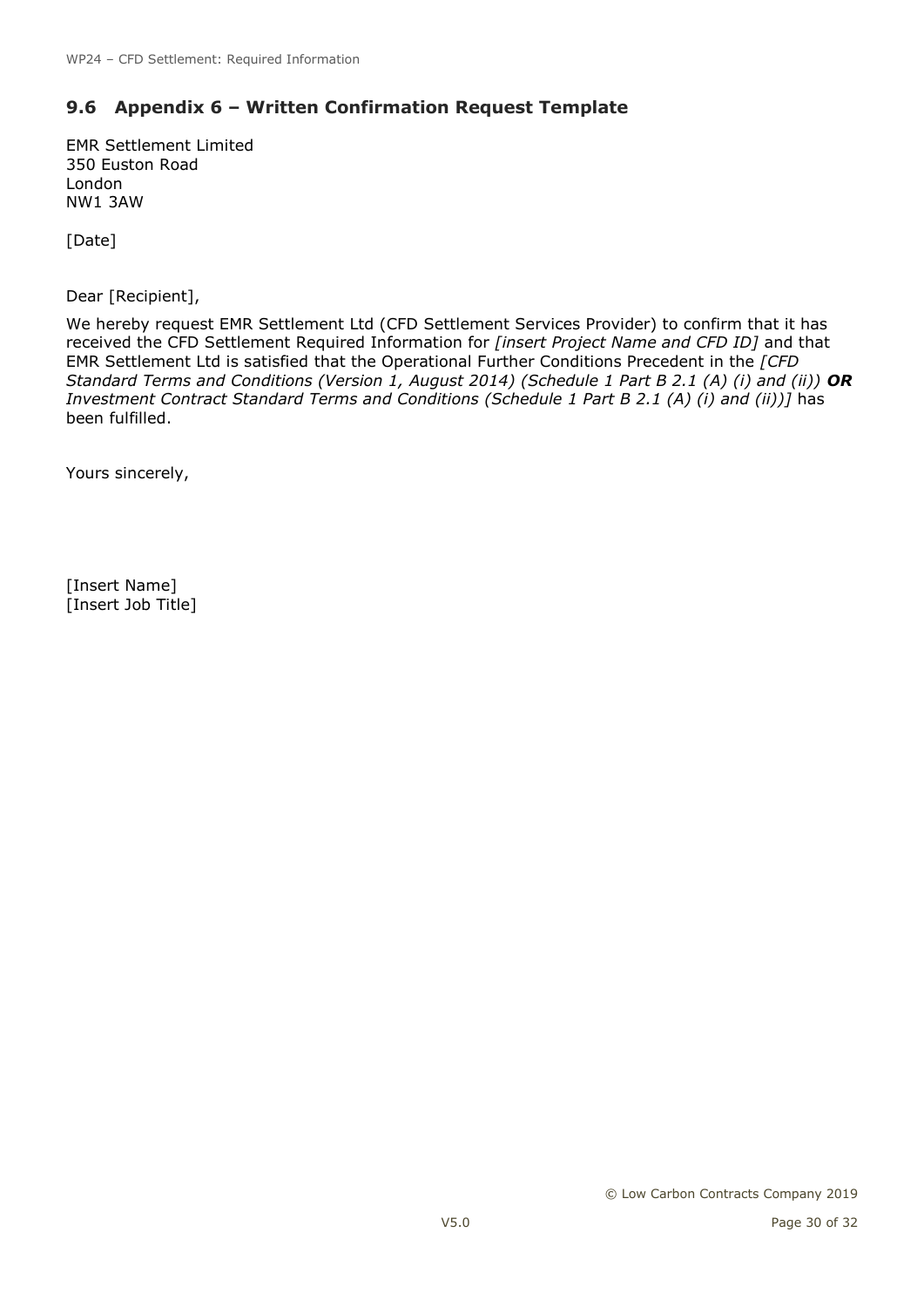## <span id="page-30-0"></span>**9.7 Appendix 7 – Generator Responsibilities**

The CFD Generator responsibilities in the CFD Settlement Required Information process are detailed below:

- Complete the CFD Generator Registration form;
- Assist EMRS to determine the EMR Party ID;
- Submit an Electrical Schematic to allow EMRS to determine the Aggregation Rule (can be same diagram submitted as per the Operational Conditions Precedent in the CFD Agreement Schedule 1 Part B 2.1 (D));
- Update the LCCC with the estimated Start Date;
- For a CFD Generator that is an Embedded Generator work with EMRS and the Balancing and Settlement Code Company (BSCCo) in the Additional BM Unit registration process;
- Request written confirmation that EMRS has received the CFD Settlement Required Information as per Operational Further Conditions Precedent in the CFD Agreement (Schedule 1 Part B 2.1 (A) (i) and (ii)); and
- Submit the written confirmation to the LCCC along with a Directors' Certificate.

For any CFD Generator using BSC Settlement Metering the Operational Further Conditions Precedent Schedule 1 Part B 2.1 (A) (ii) where the CFD Generator has to satisfy EMRS that they have in place the systems and processes which are necessary for the continued provision of the CFD Settlement Required Information will be fulfilled by the existing BSC processes.

For any CFD Generator not using BSC Settlement Metering and operating on a Private Network the CFD Generator will have to provide a written procedure as to how Metered Volumes will be submitted to EMRS. The format and scope of this procedure will have to be agreed with LCCC.